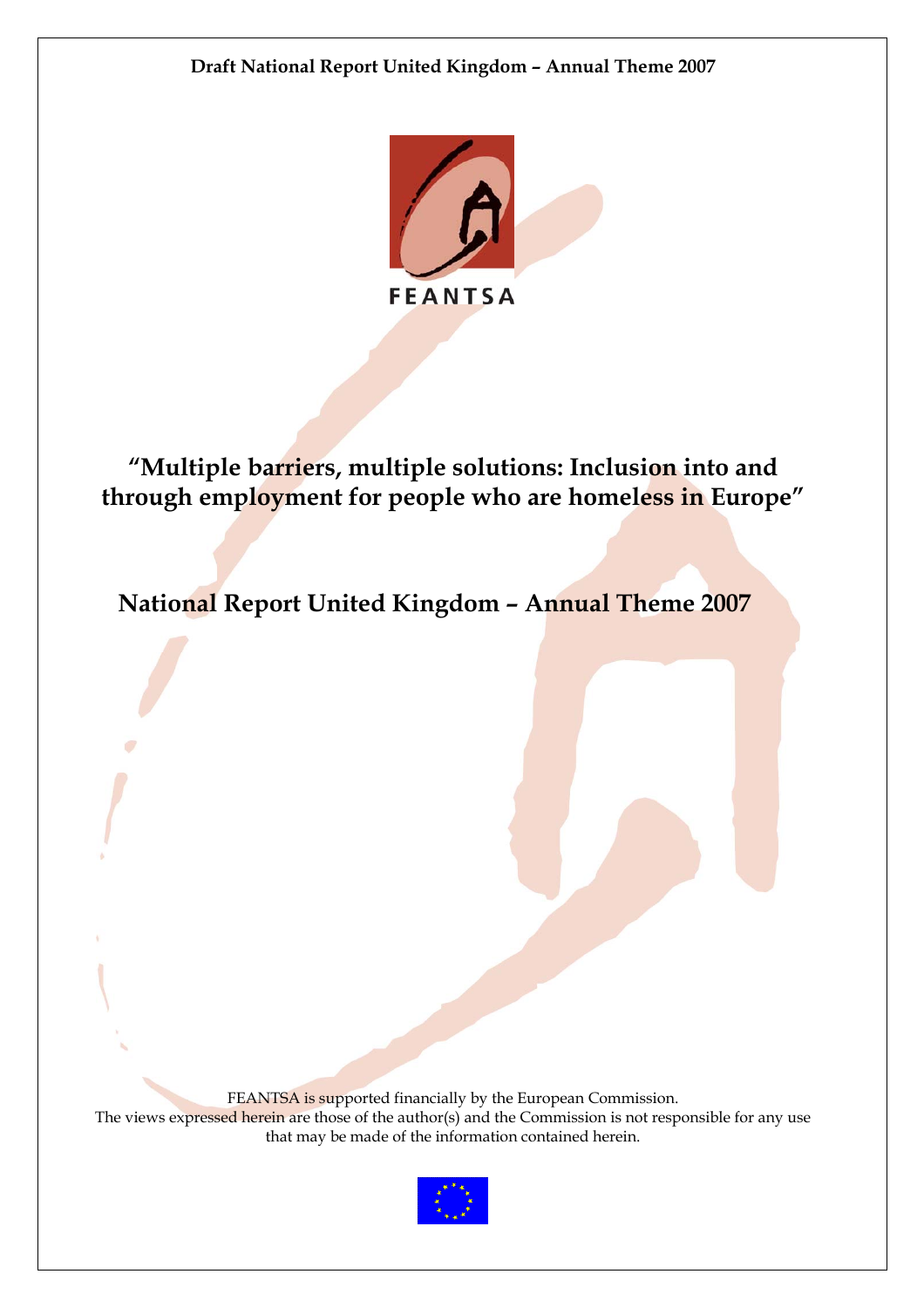

<span id="page-1-0"></span>

 "Multiple barriers, multiple solutions: Inclusion into and through employment for people who are homeless in Europe"

# *Introduction*

Employment and occupational activities are an important element of social integration. The lack or loss of employment is often one of the trigger factors that lead to homelessness. At the same time, the

(re-)integration into employment or occupational activities can play a key role in bringing a person who is homeless on a pathway out of poverty and social exclusion. It helps establishing a social network, gaining experience, improving skills, developing self esteem and moving towards financial independence. This has a positive effect on other areas of life as well, such as the mental well being of the person.

People who are homeless very often belong to the people furthest away from the labour market. They face multiple barriers in accessing employment. These obstacles are personal such as lack of work experience, mental ill health or a history of substance abuse. In addition, there are many structural barriers such as lack of affordable housing, lack of public transport, lack of training possibilities etc. Finally, people who are homeless are confronted with societal barriers such as stigmatisation, prejudices and racism.

Quality services are needed that address their multiple barriers to work in a holistic way and help people who are homeless to move towards employment or related activities. Services working in the area of employment for people who are homeless have to closely cooperate with housing, training and health services in order to provide for effective solutions.

Although many people who are homeless want to work, not everybody is ready to be integrated into regular employment on the mainstream labour market or in the social economy. Some people who are homeless need extra time and training, more flexible working hours or other forms of support after a job has been taken up. Some, such as people who have a history of substance abuse or suffer from mental ill health, might not - not even in the long-term - be able to take up a job without personal support.

Employment for people who are homeless therefore goes beyond the (re-)integration of an individual into the mainstream labour market or into the social economy. Employment is closely linked to the active involvement of people who are homeless in all kinds of occupational activities that will develop the employability of the individual. Improving employability is the development of skills and competencies that allow a person to connect with the labour market. It includes employment schemes such as supported employment or meaningful occupation.

Focusing on employability allows measuring the positive outcomes of employment schemes for people who are homeless not only in quantitative but also qualitative terms. This has proved to be more suitable for the people that are furthest away from the labour market.

**FEANTSA members have gained a breadth of expertise in the area of employment for people who are homeless over the past years. To pool this expertise and further develop effective approaches to help people who are homeless moving towards employment, FEANTSA decided to dedicate the annual theme in 2007 to the topic "Multiple barriers, multiple solutions: Inclusion into and through employment for people who are homeless in Europe".** 

FEANTSA's special focus on employment and homelessness during the course of the year 2007 is in line with the clear commitment made at EU level to bring more marginalised people into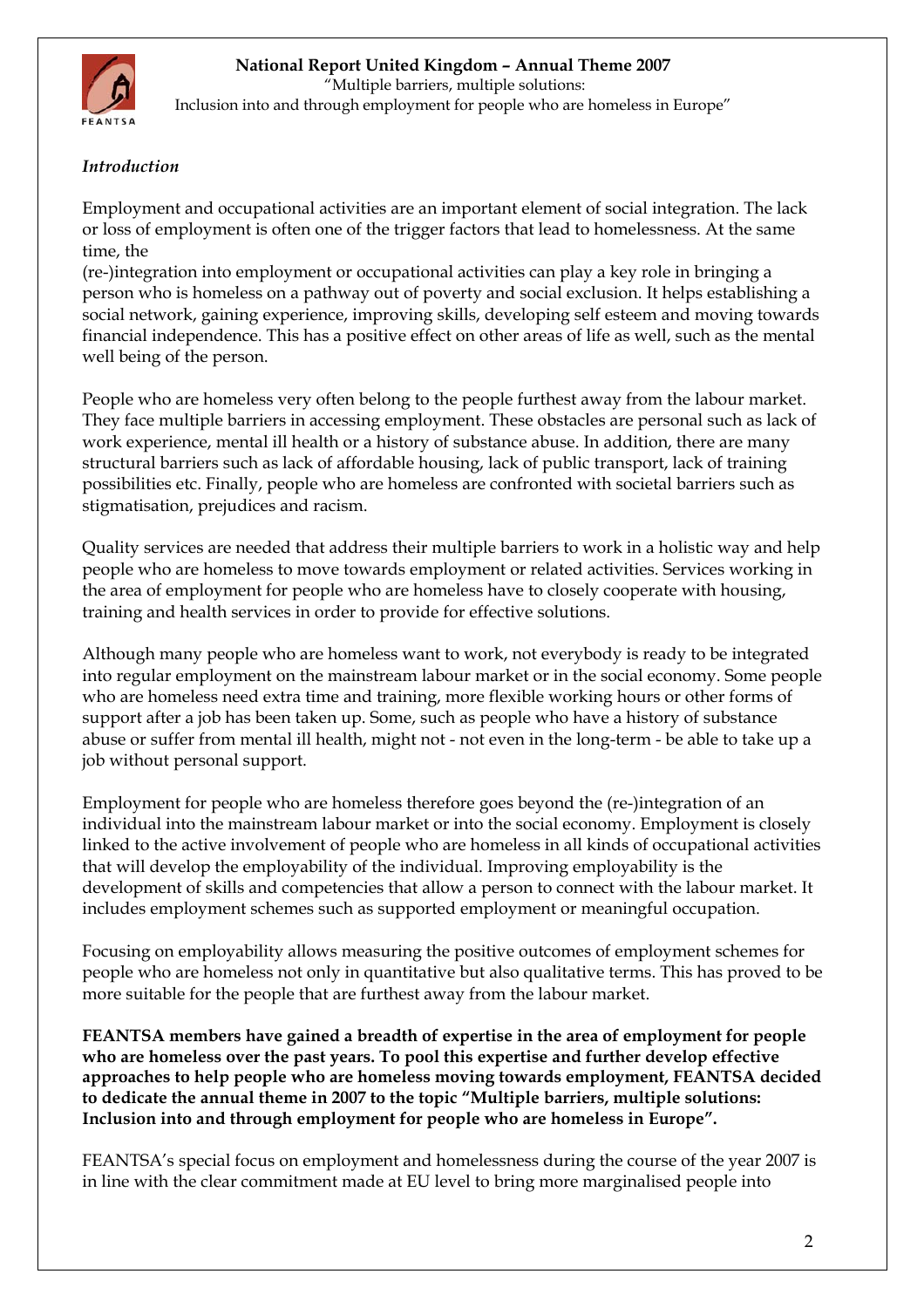<span id="page-2-0"></span>

"Multiple barriers, multiple solutions:

Inclusion into and through employment for people who are homeless in Europe"

employment and to treat the phenomenon of homelessness as priority on the European antipoverty agenda.

The following questionnaire aims to collect the necessary information from all FEANTSA members that are working in the area of employment in all Member States. This information will be the basis for the national reports and the European report on this topic.

### *Structure of the questionnaire*

**Reference to ETHOS:** Over the last years, FEANTSA has developed the European Typology on Homelessness and Housing Exclusion. ETHOS classifies people experiencing homelessness into four categories: roofless, houseless, people living in inadequate housing, people living in insecure housing. When answering the questions of this questionnaire, it may be useful to refer to these categories in order to ensure clarity and comprehensiveness. For more information, see [FEANTSA](http://www.feantsa.org/files/indicators_wg/ETHOS2006/EN_EthosLeaflet.pdf)  [Ethos Leaflet](http://www.feantsa.org/files/indicators_wg/ETHOS2006/EN_EthosLeaflet.pdf).

### *1. Employment profiles of people who are homeless*

**What are the most common employment profiles of people who are homeless in your country?**  ETHOS: Do these profiles differ according to the ETHOS categories and/or within these categories? If available, please provide any figures on this. (See also 9.) Gender dimension: Do profiles differ between men and women who are homeless? If yes, what is different?

There are no official figures that show how many homeless individuals are economically inactive, unemployed, or in various types of employment or training. Homeless organisations have some statistics, including:

Shelter Cymru data in Wales for the last 2 years shows: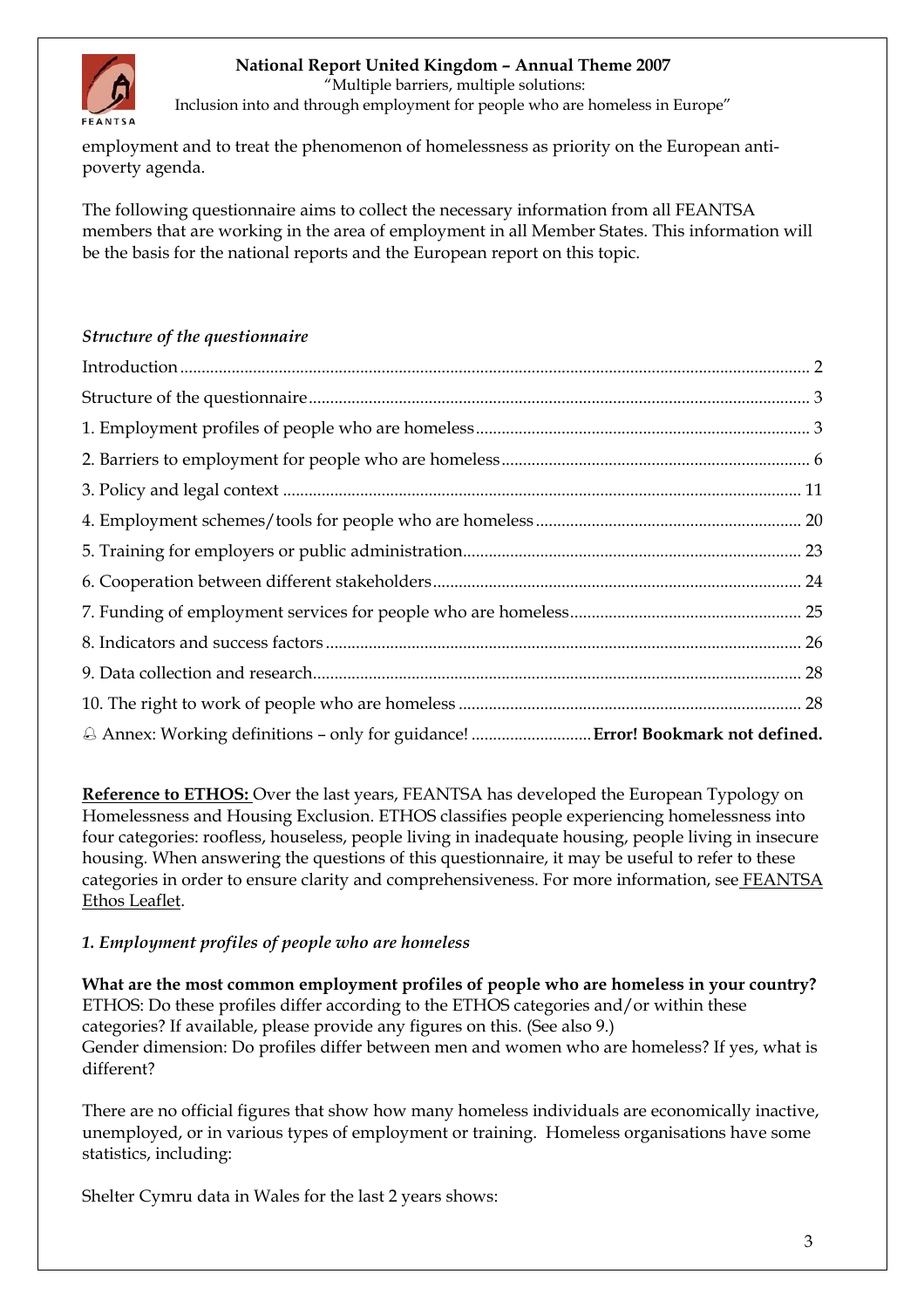

"Multiple barriers, multiple solutions:

Inclusion into and through employment for people who are homeless in Europe"

2005 – The housing advice service assisted 6108 households and there is data available on the economic status of 5849 of these households. (In the case of the other households this data is either not known or not applicable.)

- 42 per cent were unemployed or had no income
- 24 per cent were recorded as not working because of illness
- 7 per cent were carers
- 4 per cent were retired
- 21 per cent were employed on either a full or part time basis or were self-employed
- 2 per cent were students/trainees

31 per cent were therefore economically inactive e.g. not working because of illness or providing care to other family members.

2006 – The housing advice service assisted 6894 households and there is data available on the economic status of 6271 of these households. (In the case of the other households this data is either not known or not applicable.)

- 44 per cent were recorded as being unemployed or having no income.
- 21 per cent were recorded as not working because of illness
- 5 per cent were carers
- 5 per cent were retired
- 23 per cent were employed on either a full or part-time basis or were self-employed
- 2 per cent were students/trainees

26 per cent were therefore economically inactive e.g. not working because of illness or providing care to other family members.

St Mungo's (in England) surveyed 100 homeless people (in hostels or supported housing) to identify the problems they face getting a job. Twenty years ago (1986) St Mungo's conducted a survey of homeless people, and revealed that 83% had some form of paid employment. St Mungo's reveals, 9 September 2005, that less than 5% have paid employment.[1](#page-3-0) 

OSW estimates that no more than 5-10% of the single homeless population in England is in any kind of paid employment – and that figure may well be going down. A number of the agencies OSW works with say that they are getting fewer people into jobs, despite skills shortages and job openings, because they are increasingly working with individuals who have more and greater needs; and who face multiple barriers and disadvantage in the labour market.

A study by Shelter UK found that 77% of (homeless) households in temporary accommodation are unemployed.

A 2005 Tenants' Survey from the Working Future Project, which supports families accepted as homeless and placed in temporary accommodation, found that:

"Levels of economic activity are extremely low, with 71 per cent of households containing no-one in work. Of all the adults in the households surveyed, a third are looking after the home or family or are caring for a sick or elderly resident and nearly a quarter are in full-time education. Only 16 per cent are in employment.

<span id="page-3-0"></span> $\overline{a}$ <sup>1</sup> 'Hard Work for Homeless People', St Mungos, 2006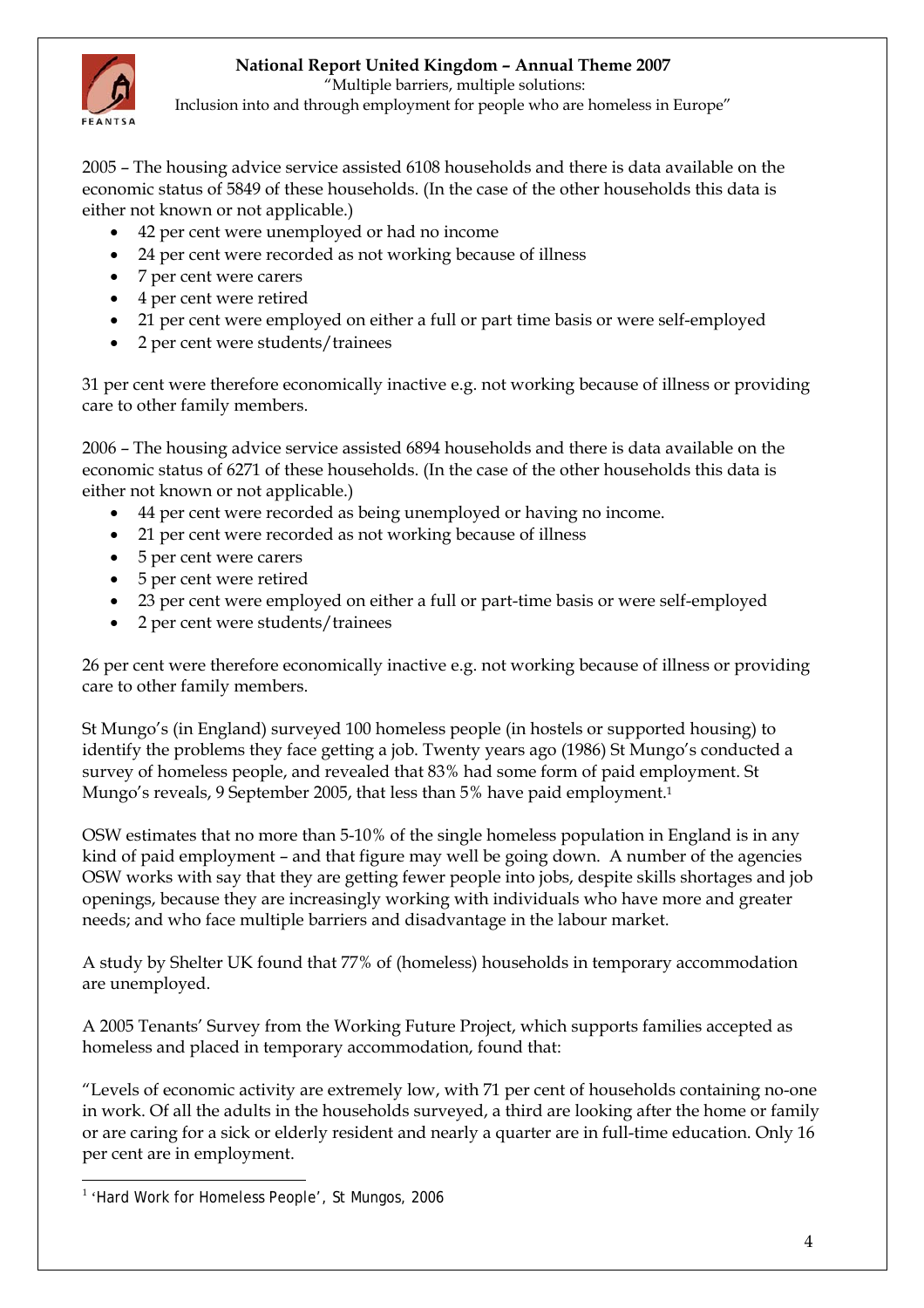

 "Multiple barriers, multiple solutions: Inclusion into and through employment for people who are homeless in Europe"

The occupational structure of people in work is strongly skewed towards low skilled, often temporary, employment. Forty per cent of those in work are employed in 'low order' occupations (skilled trades, operatives and elementary positions), a further 48% in intermediate positions (such as administrative, personal care or sales), and only seven per cent having 'high order' jobs (managerial, professional and associate professional).

Most (60 per cent) of people in employment have been in their current job for a relatively short length of time (around a quarter for less than a year and a third for between one and two years)."  $\overline{2}$  $\overline{2}$  $\overline{2}$ 

In Scotland, Glasgow Homelessness Network have carried out research which indicates that although 66% of respondents have an employment history, only 8% were working at the time of the research questionnaire. However, similar research from more rural areas in Scotland (Angus and Aberdeenshire) indicate that approximately 30% of homeless people have work, possibly indicating very different experiences in urban and rural areas.

### **1.1 Approximately, of the homeless people who are economically inactive, unemployed or are involved in non-paid activities, how many are actively seeking regular work on the mainstream labour market or in the social economy?**

The exact figure is not known, but we do know that while 77% of homeless people report that they would like to gain employment now, it is estimated that less than 10% are actively seeking work

GHNs work in Scotland indicates that 68% of participants aspire to work at some point in the future. However, this is also determined by age. Whereas 83% of under 25s want work, only 40% of over 50s aspire to work, even though they are more likely to have work experience. Very few seem to be actively seeking work, as they believe that there are too many barriers to give this priority.

#### **1.2. How easy is it for people who are homeless to gain paid employment on the mainstream labour market or in the social economy? Please include any figures/national statistics that may help to describe the situation (e.g. unemployment rate, rate of long-term unemployment etc.).**

Not easy. The overall employment rate is high at around 75%, and yet only around 5-10% of homeless people are in paid employment of any kind.

OSW's 'No Home, No Job' research, found that 77% of homeless people surveyed said they wanted to work at the time of being surveyed, with 97% wanting to work at some point in the future.

There has been a significant reduction in the proportion of homeless people who work over the last 20 years and a proportion of this seems to be related to the regulation of the informal economy, meaning that casual work is to a large extent a thing of the past.

Barriers can often include lack of qualifications/skills for many people. Moving from welfare to work is also difficult for people living in temporary accommodation i.e. housing benefit pays the

 $\overline{a}$ 

<span id="page-4-0"></span> $2$  'Report of Tenants' Survey', Working Future, December 2005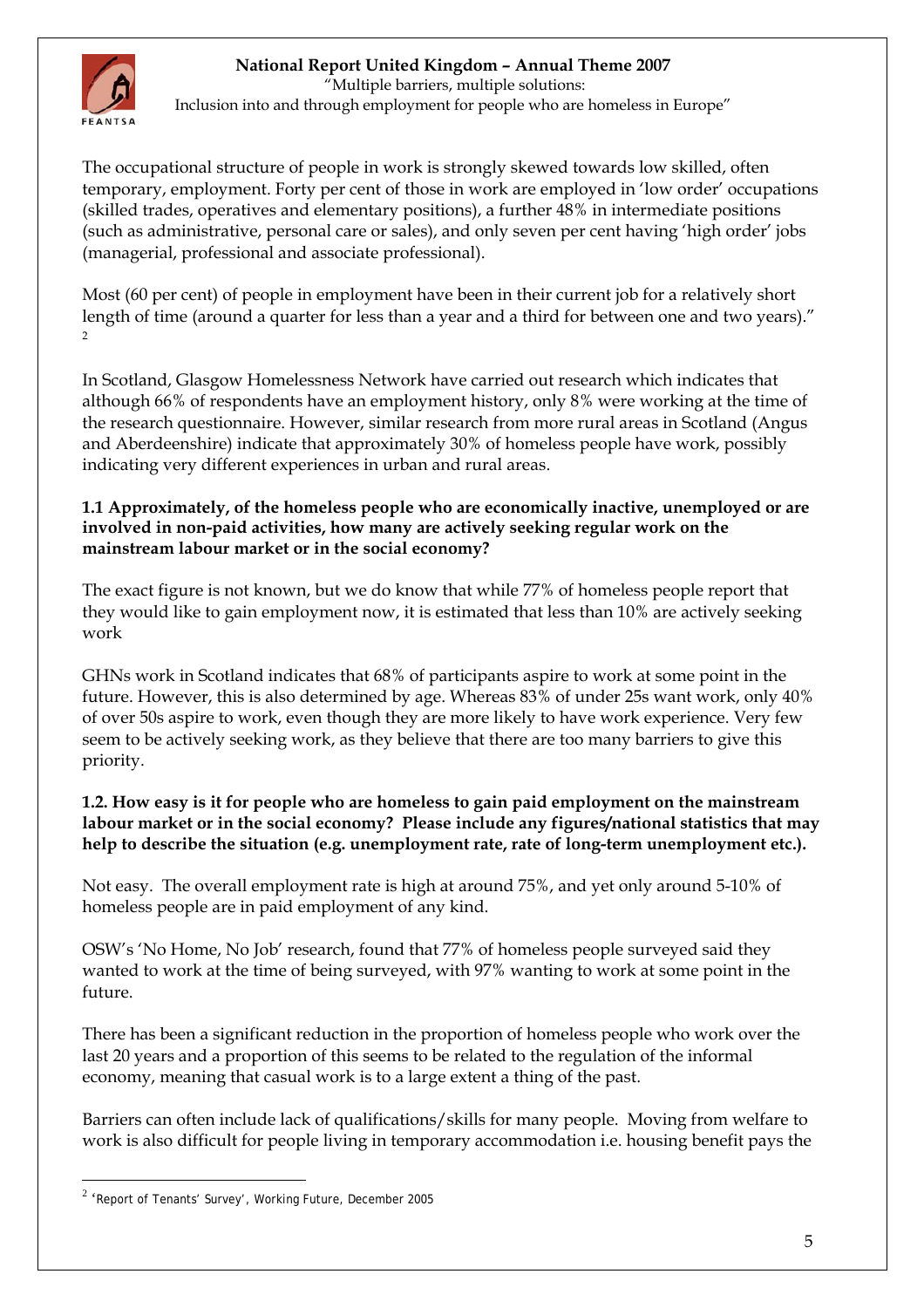<span id="page-5-0"></span>

"Multiple barriers, multiple solutions:

Inclusion into and through employment for people who are homeless in Europe"

rent for households in temporary accommodation unless they are working. For people who have been economically inactive or unemployed for longer periods of time there are issues of confidence, communication skills to overcome

# *2. Barriers to employment for people who are homeless*

**What barriers to employment do people who are homeless in your country face?** 

**ETHOS: Do these barriers differ according to the ETHOS categories (roofless, houseless, inadequate housing, insecure housing)?** 

**Gender dimension: Do barriers to employment differ between men and women? If yes, what is different?** 

**Practical information: The tables below will help you to structure and organise your written response in the National Report. Please indicate the relevance of the barrier by choosing between important barrier (YES) and less important barrier to employment (NO) and explain why it is an important or less important barrier in your text. Please do not hesitate to include any barrier that you think is relevant.** 

Most homeless people want to work but they currently face significant personal and structural barriers that deny them the chance of a job.

Almost all of the barriers listed in the questionnaire's tick-box tables (now deleted) could apply to individuals falling within all the ethos categories. It will really come down to individual circumstances, although the severity and number of barriers or disadvantages will tend to be greater in the first two categories: roofless and houseless.

For example, homeless people from those who are roofless, houseless, to those in inadequate housing live in very changeable circumstances which means it is difficult to find and continue with employment/training or education. People in these accommodation situations can suffer mental and physical health problems at a greater level than people in the general population and this will affect their ability to participate in employment or training.

Stigmatisation is still an issue for people who are roofless/sleeping rough and this may lead to discrimination, including around employment.

Lack of social and work networks, disempowerment, lack of experience etc. – these may be barriers because of the exclusion that homeless people experience e.g. unstable accommodation if roofless, houseless, in insecure/inadequate housing. This is important when perceiving good housing as a means to an end rather than an end in itself. *'It (housing) is a means of fulfilment that allows other human activities to take place.'* (P. King, The Limits of Housing Policy, London 1996, p.22.)

The lack of individual assessment is a problem and means that people are not properly assisted with services that would enable them to access accommodation, support and assisted with employment/training for example.

Some hard evidence from England on the barriers to employment faced by people who are homeless are: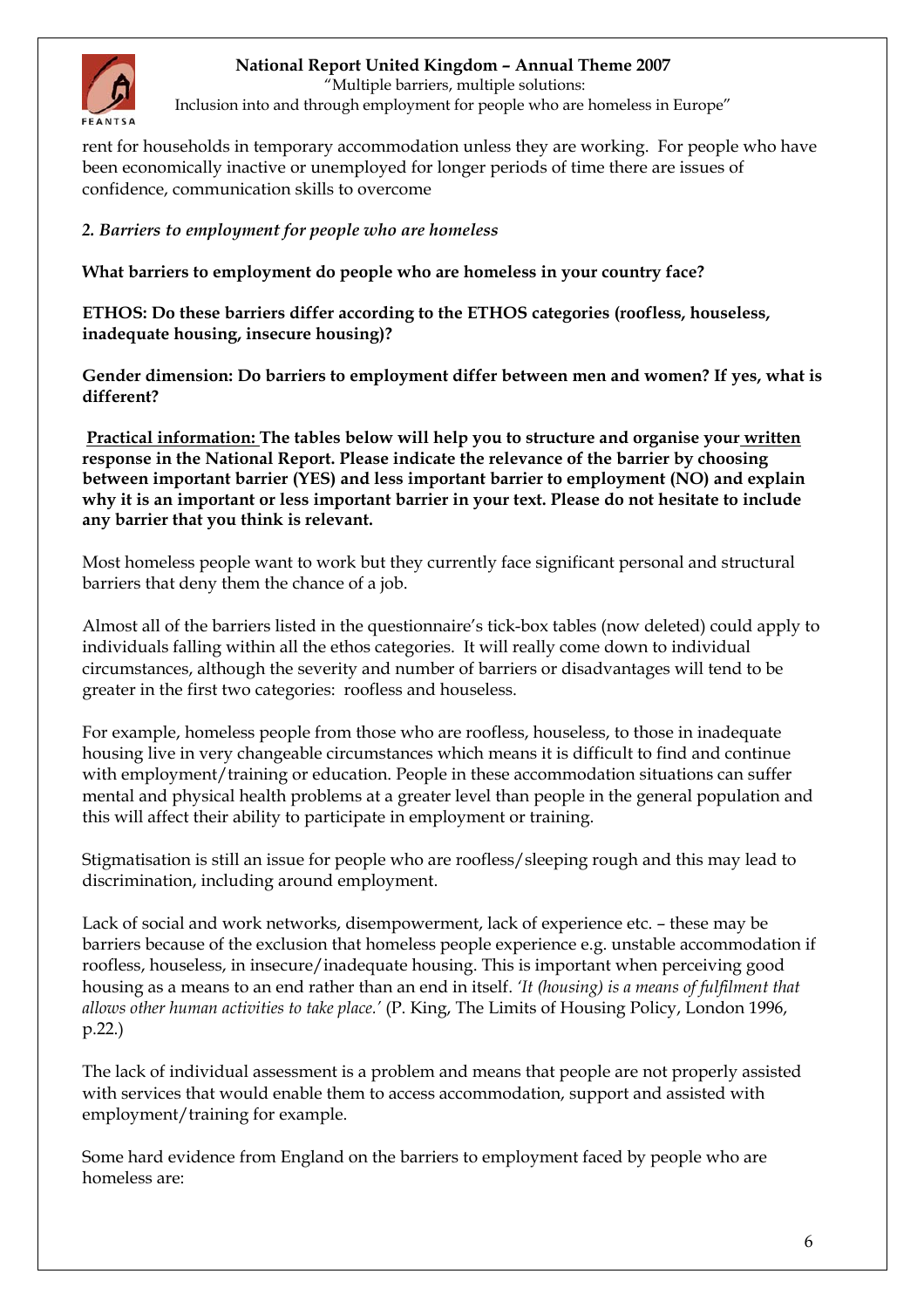

 "Multiple barriers, multiple solutions: Inclusion into and through employment for people who are homeless in Europe"

- 1) OSW 'No Home No Job' 2005 study of single homeless individuals in London employment and training provision (including ETHOS categories roofless and houseless) found that "…the main barrier to employment related to housing issues, such as a lack of suitable accommodation or hostel costs." There were also specific work-related barriers reported, including a lack of:
- experience
- specific skills or training
- relevant qualifications

Other respondents said that they were unable to work as they:

- had dependency issues to resolve
- were unable to find a job at a wage level that would cover their accommodation and living expenses
- were committed to attending training or college courses
- had asylum/refugee issues or low levels of English that needed to be addressed before employment could be sought

In addition, frontline staff in homelessness agencies reported the following barriers preventing their clients from entering employment:

- Ongoing, unresolved benefits issues and previous negative experiences of reapplying for benefits after periods of employment;
- Lack of childcare;
- Peer pressure, particularly amongst younger people, to engage in non-work activities;
- A general lack of support networks to encourage employment;
- The high cost of living in London, which means that many of the jobs that can be more readily accessed by homeless people, often at minimum wage level, are not financially worthwhile;
- The high incidence of health problems, disability and other physical and mental health issues;
- The lack of move-on accommodation;
- Difficulties in opening bank accounts, adverse effects of noise levels and poor nutrition, particularly for people living in hostels.

In Wales, lack of information and assistance in accessing employment opportunities is a problem, with specialist help – e.g. the Job Centre Plus initiatives to target homeless people available in some areas only. Access to information on benefits and rights is available through organisations such as the CAB and internet access is provided more and more through libraries etc. Access is still a problem for some.

There may be problems of stigmatisation with regards to accessing job centres rather than access in general. Lack of information in an appropriate format, in the right places e.g. delivered as a package with other services and targeted may be issues. There are some programmes targeting improving the access that homeless people have to employment but these do not yet operate across Wales.

2) Working Future project – a baseline study in 2006 of homeless families placed in temporary accommodation (ETHOS category houseless) found that: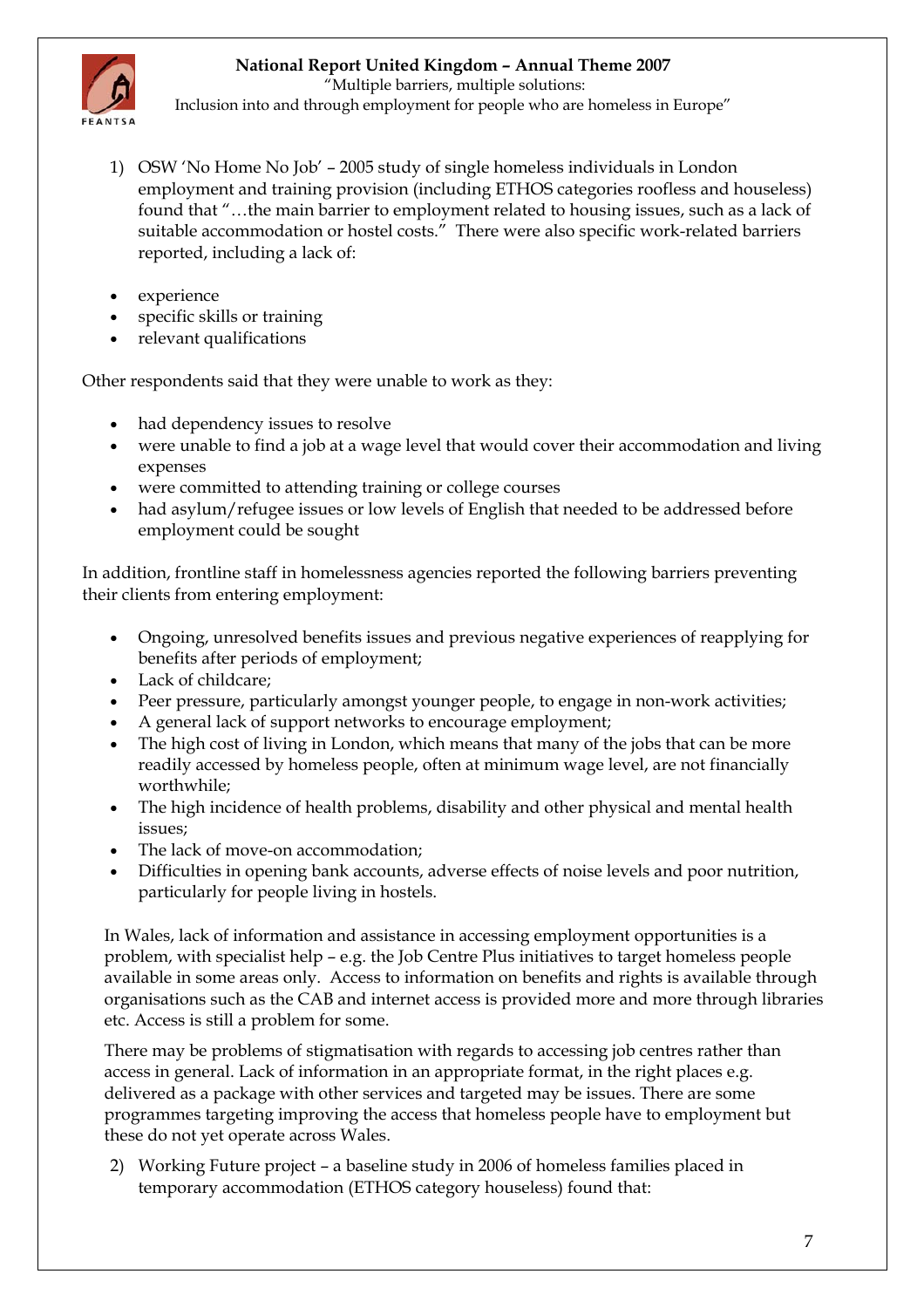

 "Multiple barriers, multiple solutions: Inclusion into and through employment for people who are homeless in Europe"

Of those not seeking work, almost a third (32 per cent) want to stay at home to look after children and around the same proportion (31 per cent) cite lack of childcare as a reason for not looking for a job. Ill health and lack of qualifications are also seen as key reasons by many people.

The four most commonly perceived barriers to work among those looking for a job are:

 lack of childcare (21 per cent) lack of qualifications (20 per cent) lack of training (18 per cent) cost of childcare (11 per cent).

When asked specifically about the impact of rents, benefits and being in temporary accommodation on their employment situation, many people not in employment rate these as important barriers to work: high rents (57 per cent), living in temporary accommodation (52 per cent), loss of benefits (41 per cent).

People living in temporary accommodation (e.g. hostels, local authority accommodation) can face difficulties in accessing employment because of the high costs of this accommodation i.e. if on housing benefit the costs are covered, but if employed the individual has to pay/contribute to the costs – this can mean it doesn't pay to work.

Research from the Pan London (hostel) Providers Group showed that the support needs of hostel residents in London have been increasing and that rising percentages have multiple problems and needs. The most common problems are associated with physical and mental health, substance misuse, illiteracy, deficient education, employment and life skills, and challenging and offending behaviour.[3](#page-7-0)

- 3) Crisis research, which included qualitative focus groups, showed that homeless people perceived many barriers to getting a job, including:
	- The benefits system itself
	- Difficulties getting accommodation
	- Lack of relevant experience
	- Lack of the right qualifications and skills
	- Stress at work
	- Homeless status
	- Physical and mental illness
	- Perceptions of being too old<sup>[4](#page-7-1)</sup>
- 4) People with health conditions experience multiple barriers to employment.

Extremely low proportions of homeless people with health conditions are currently in work – less than 2.5% all people in this group.

<span id="page-7-0"></span> $\overline{a}$ <sup>3</sup> London Hostels for Homeless People in the 21st Century, Warnes, Crane and Foley, University of Sheffield, for the Pan London Consortium of Homeless Service providers, November 2004

<span id="page-7-1"></span><sup>4</sup> 'Homeless People and Learning and Skills', Opinion Leader Research, for Crisis, July 2006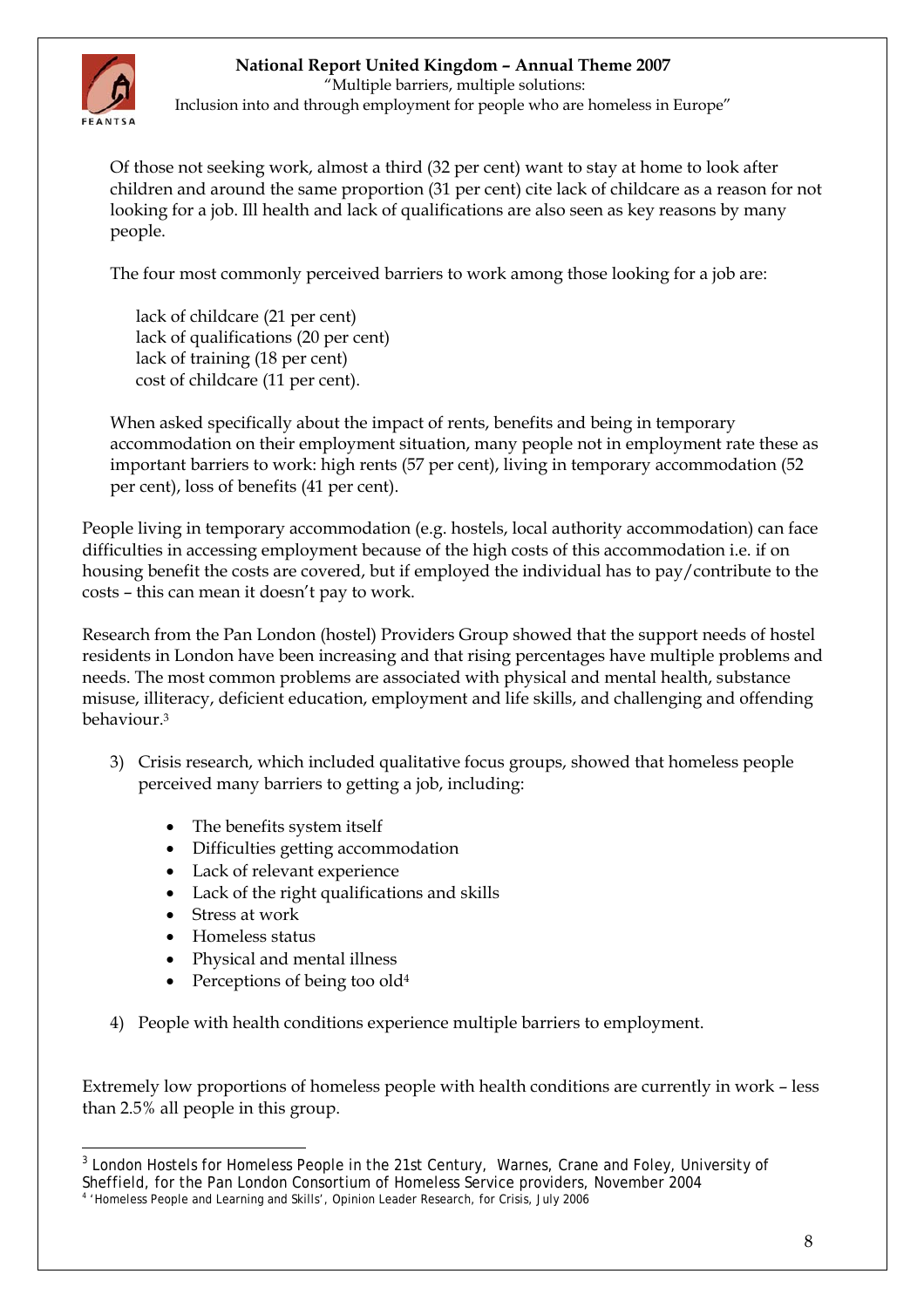

 "Multiple barriers, multiple solutions: Inclusion into and through employment for people who are homeless in Europe"

A lack of rehabilitation facilities and services to assist with mental health conditions are also problems for people in homelessness situations e.g. roofless, houseless, in insecure or inadequate housing and issues such as dual diagnosis can mean that services are difficult to access.

There are also issues around homeless people's motivation, self-image, etc, and/or capacity to engage with opportunities which may be available and, in many cases, these are likely to be directly influenced by health-related issues

Ill-health, homelessness, unemployment, poor self-esteem, social isolation, etc, are often so inextricably linked that addressing issues collectively can be a complex business. Finding employment will not initially be the top priority nor a realistic one for many homeless people.

There are lifestyle issues related to health and wellbeing which could be barriers to accessing work. For example the stereotypical 'chaotic street homeless drug user' may be highly organised, methodical and dependable within the terms of maintaining a drug habit and surviving outside mainstream society. It could be argued that lack of access to drugs treatment forces people to stay on the margins and denies them life opportunities including work.

In addition to their mental or physical health conditions the OSW database analysis, and research literature indicates that these include being more likely than homeless people in general to have:

- Been out of work for over 36 months
- A criminal record
- Drug and alcohol dependency issues
- No qualifications<sup>[5](#page-8-0)</sup>

 6) For many homeless people, especially those living in temporary accommodation, high rents and the housing benefit taper is the biggest disincentive to finding employment.

The introduction of the Government's Supporting People programme removed the support element from rents but simultaneously other factors, including rent restructuring in the social housing sector, means rents in hostels can still be as high as £1[6](#page-8-1)0 per week for a single room.<sup>6</sup>

The welfare benefits system delivers disadvantages to those under-25 (i.e. lower level of housing benefit)

7) Homeless people entering work face a range of financial costs. These include a likelihood, particularly in London, of being financially worse off as Housing Benefit is withdrawn. The withdrawal of passported benefits, the impact of debt repayments, and low awareness of in-work benefits can also lead to financial hardship for homeless people.[7](#page-8-2)

8) In Scotland and Wales geographical barriers are also an issue.

 $\overline{a}$ <sup>5</sup> Ref Employment Success Factors for people with health conditions 2006

<span id="page-8-1"></span><span id="page-8-0"></span>Welfare Reform Green Paper, 'A new deal for welfare: Empowering people to work' Consultation – a homelessness sector response, compiled by Homeless Link and OSW, 2006.

<span id="page-8-2"></span><sup>&</sup>lt;sup>7</sup> 'Cost and Benefits of Work for Single Homeless People', Inclusion, for OSW, 2007.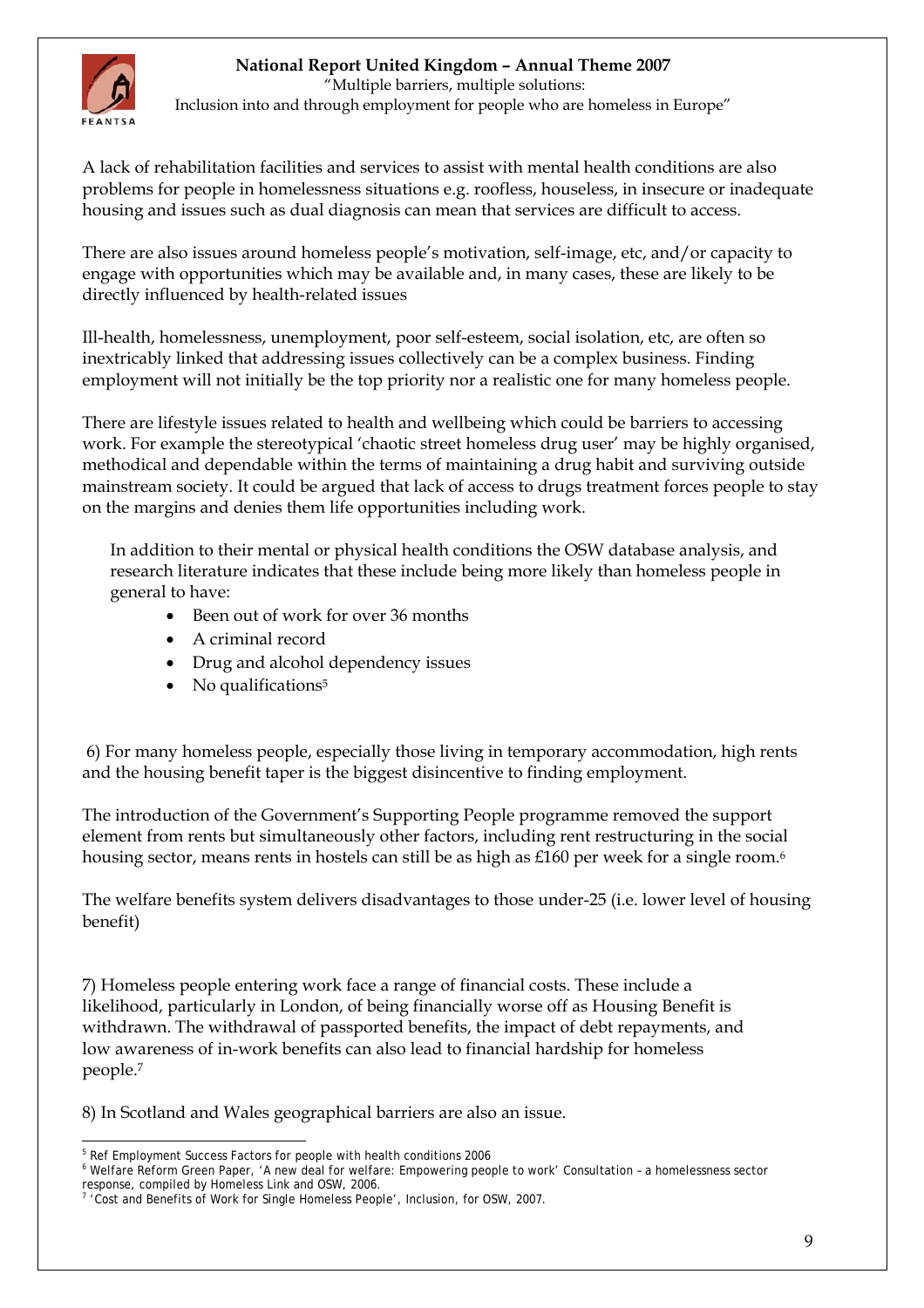

"Multiple barriers, multiple solutions:

Inclusion into and through employment for people who are homeless in Europe"

There are often high transport costs in reaching employment centres, and anecdotally, people at risk of homelessness often feel they have to choose between having a house (maybe in a remote location) or having a job.

Even in major cities, the likely locations of "move-on" housing may be some distance from employment locations, or poorly served by public transport.

In many parts of the UK there is a shortage of affordable and suitable housing for identified needs in many areas. This has been exacerbated by the continued increase in house prices in the early 21<sup>st</sup> century which has made owner-occupied housing unaffordable for many people.

### **2.11. In many countries, a significant number of people who are homeless have a paid job but are still homeless. What are the main barriers to housing for people experiencing homelessness that have temporary or full time employment in your country?**

The first point is perhaps less true in the UK than in other EU countries where there is less in terms of social protection and benefits. (NB It was true in the mid 80's with the availability of casual work, but is not now unless we count things like selling the Big Issue as 'temporary or full time employment') It is estimated in England that only 5-10% of the single homeless population, living in hostels or other supported accommodation, is in employment. Barriers include the high cost of hostel rents, the steep tapers of housing benefits once someone is in work (making it unaffordable to work and be in a hostel or anything but lower cost accommodation), and the shortage of affordable housing generally.

'No Home No Job' research found that around 40% of respondents had worked while they were homeless. Many of the jobs were for a fixed- or short-term, although other reasons why a job came to an end included housing issues, medical issues and working conditions.

First stage hostel, foyer and private rented accommodation attract high rents, severely limiting the financial benefits of work for homeless people. Settling into work is a particularly challenging time and moving out from a hostel or foyer is not necessarily the best option. The availability of move on accommodation (with more affordable rents) is very limited.

As in the UK generally, Wales has witnessed a period of rapid house price growth. The average house price in the final quarter of 2006 was £157,004, compared to £65,388 in 2000 and £52,325 in 1996.[8](#page-9-0) 

Average prices in Wales have increased by 200 per cent between the end of 1996 and the end of 2006. 115 per cent of this growth occurred between 2001 and 2006. The trend has increased in the early years of the century, compared to the later 1990s with increases of 22, 23 and 25 per cent between 2001 and 2004.

<span id="page-9-0"></span> $\overline{a}$ <sup>8</sup> Residential Property Price Data July – September 2006, (Land Registry, November 2006)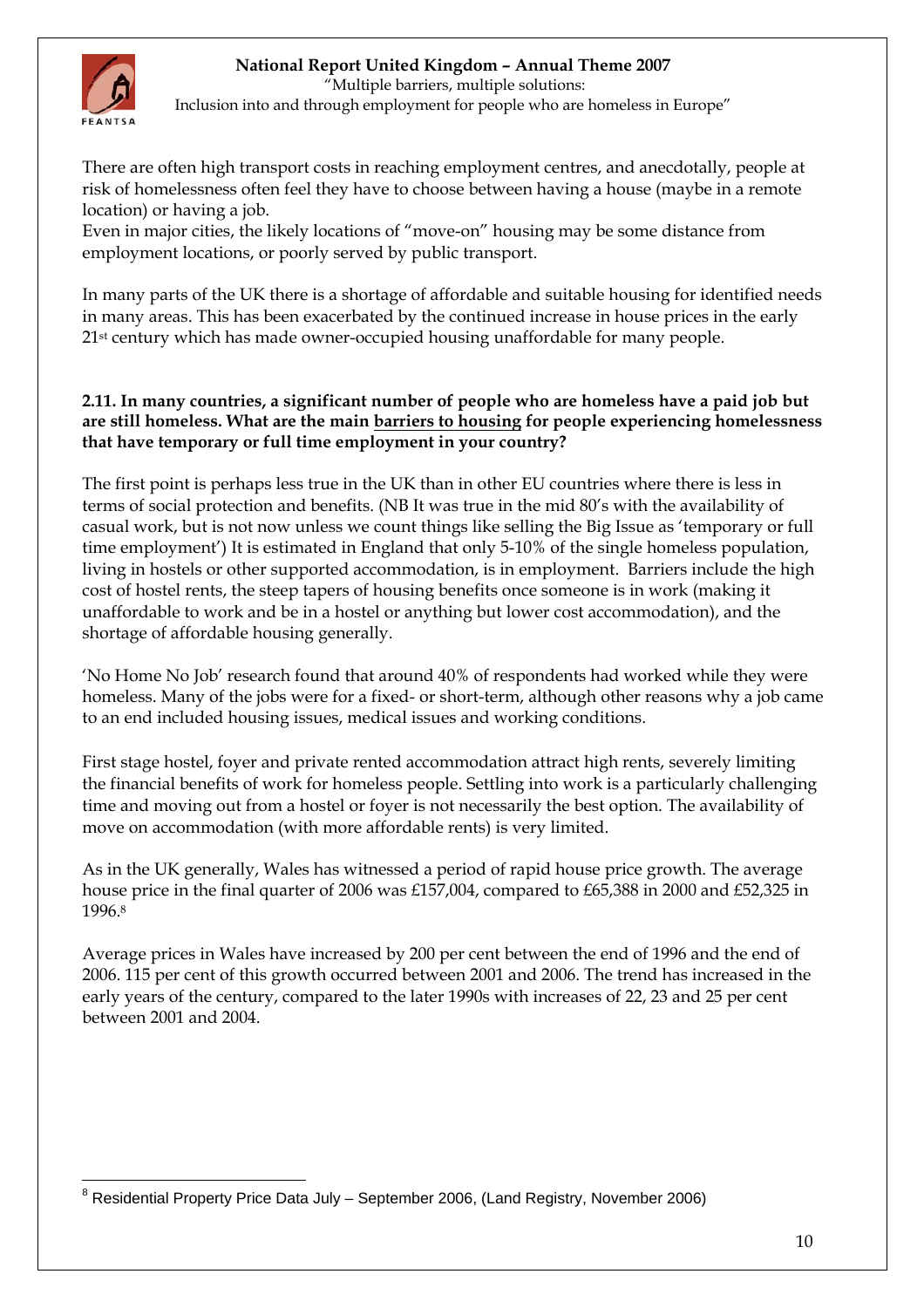<span id="page-10-0"></span>

The private rented sector is expensive and insecure. It often excludes those on welfare benefits – which could affect those in part-time employment.

There is a diminishing amount of social housing stock and this is being used for those in the most need.

One additional barrier which has been reported to SHEN in Scotland is that in some Local Authority areas young people leaving care who enter a job or an apprenticeship, lose the right to grants for furniture etc. when they are offered a tenancy.

### *3. Policy and legal context*

**What is being done in your country to overcome the barriers to employment for people experiencing homelessness?** 

#### **3.1. Right to work**

**Does a 'right to work' exist in your country? Is there any form of legal obligation to help people finding a job, changing jobs, accessing vocational training schemes etc.? If yes, please describe in more detail.** 

No, but there is an expectation that people should find work or welfare benefits could be lost.

Although there is no "right to work," in Scotland the Employability Framework and the Homelessness Task Force recommendations recognise the need to promote employability as a route out of homelessness

#### **3.2. Mutual support between employment, homelessness and prevention policies**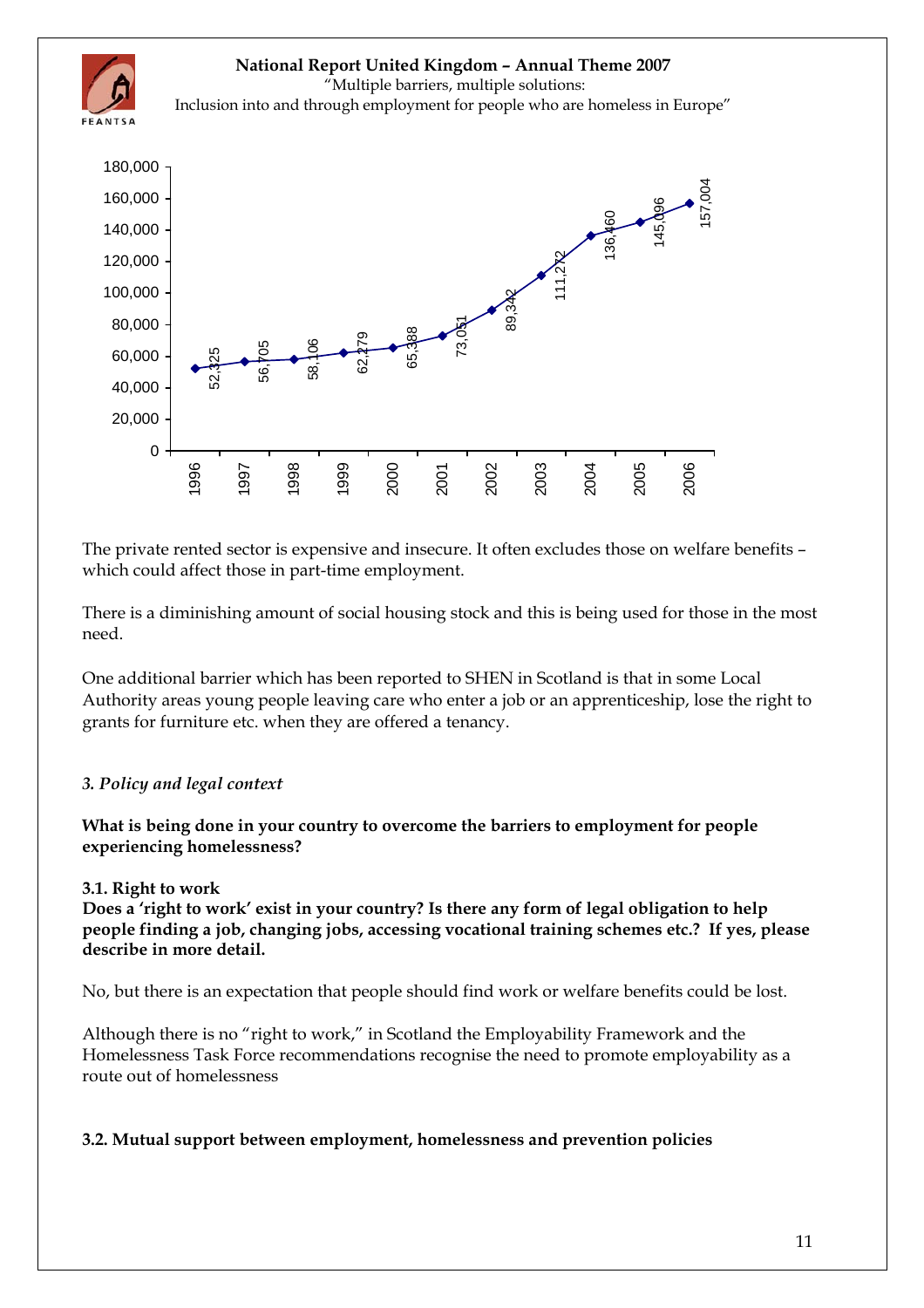

 "Multiple barriers, multiple solutions: Inclusion into and through employment for people who are homeless in Europe"

While in England the Housing and Homelessness Support Directorate's five year strategy includes some specific examples of linked initiatives to tackle homelessness and unemployment, there is not an overarching strategy for improving access to employment for homeless people.

UK wide there is not a specific employment support programme for homeless people via the Department for Work and Pensions (DWP). A cross-government strategy linking employment, housing and health provision could improve outcomes for this group.

Where linkages exist they have tended to be made at local or programme level – e.g. through such initiatives as EQUAL, or the UK's Invest to Save Budget. One example is the proposed Right Deal for Homeless People programme, currently being developed by a cross sector stakeholder group as part of the TMD London EQUAL Programme.

Every homeless person out of work annually has been calculated to cost £7,758 in welfare benefits payments, £1,341 in Income Tax and National Insurance payments and £12,000 in lost economic output (Luby and Welch, 2006).

Tailored packages designed with homeless people, to meet their health, housing, support and educational/training needs, are likely to reduce the DWP's benefits bill in the long-term, and by implication other public expenditure e.g. Supporting People, drug treatment, Probation, Prison Service, NHS (mental and physical health services) and so on. This is an important area where Government departments (notably DWP, CLG, DfES, and ideally DoH and DCMS) need to join together their strategies and resources to facilitate agencies' work with individuals with complex needs.

### **3.2.1. Integration of employment dimension into homelessness strategies Do homelessness strategies in your country have integrated an employment dimension? Does a specific employment policy for people experiencing homelessness or marginalised/disadvantaged groups exist in your country? If yes, do you think it is useful and implemented correctly and explain why? (See also 3.3.)**

The Homelessness Act (2002) – which relates to England - compelled local authorities to undertake reviews of homelessness and produce homelessness strategies for the first time. The process has served to introduce what might be deemed as a 'homelessness influence' on other strategies, as local authorities have sought to enhance partnership working in order to fulfil the new duties brought in by the Act. The revised strategy guidance issued by DCLG in 2006 for local authorities raises employment and training throughout, but it is not a firm requirement for any homelessness strategy and many do not include it as an issue for action or support.

Some examples of good practice in this area include the Brent local authority 'Chance 2 Work' programme – an employment brokerage for hostel residents; and in the London Borough of Camden they have adopted a "pathways approach" and one of the strands is around employment and training.

In Scotland, the Homelessness Task Force recommendations, which underpin homelessness strategies, specifically include 5 employability recommendations in the total of 59 recommendations which comprise the strategy. These are currently under review.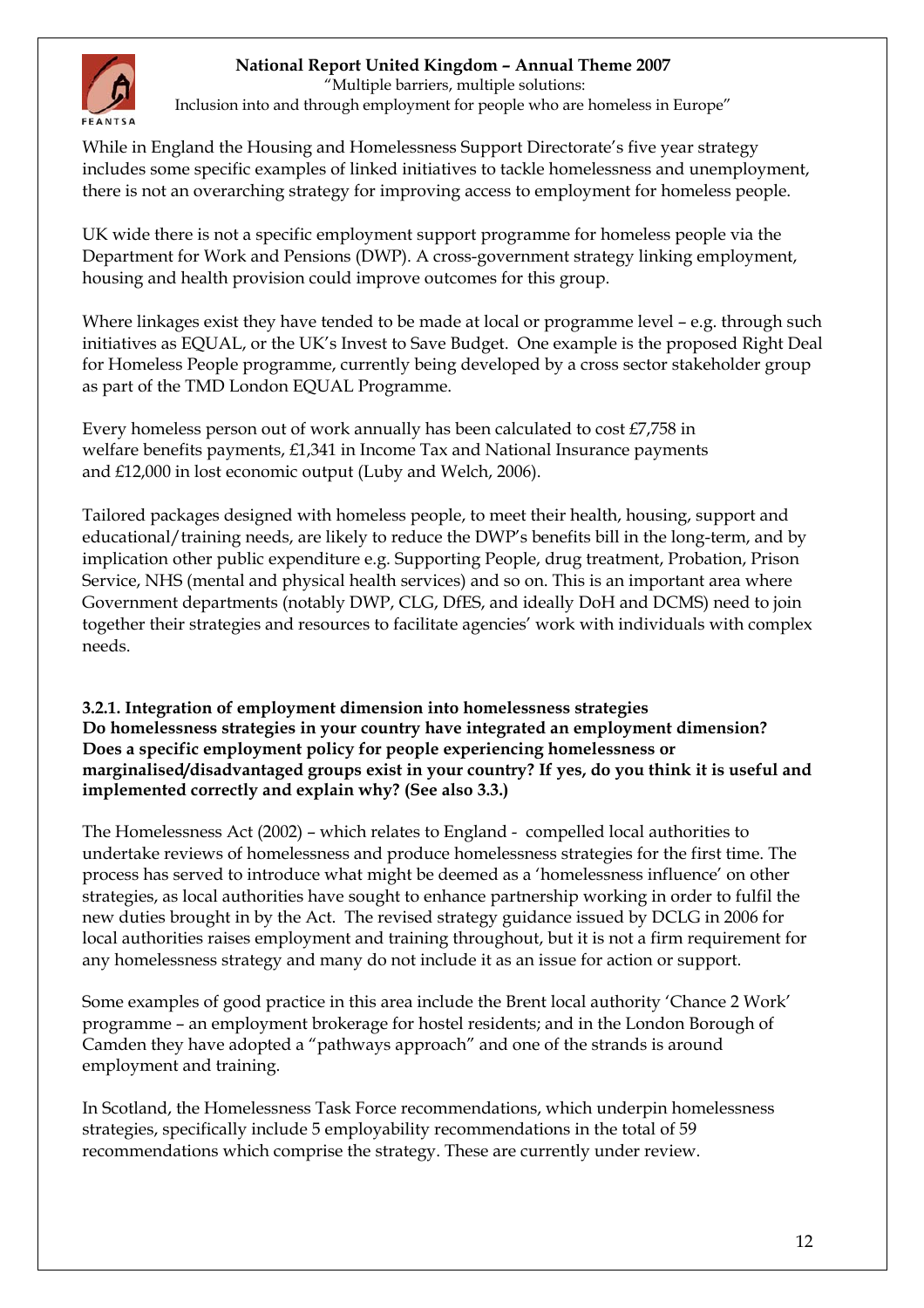

"Multiple barriers, multiple solutions:

Inclusion into and through employment for people who are homeless in Europe"

Scottish local authorities are increasingly including employability measures in their Homelessness Strategy, generally as part of their approach to the prevention and alleviation of homelessness.

In Wales, the National Homelessness Strategy 2006-2008 (pages 32-33) includes a section on improving the support to homeless people who want to gain employment. The strategy recognises that homeless people are often excluded from employment because of both lack of skills and a lack of home.

*'Their lack of accommodation makes it more difficult for them to obtain and keep a permanent job or to access training. Thus they become stuck in a vicious circle of homelessness and poverty.'* (National Homelessness Strategy 2006-2008)

Actions under the strategy include:

*'The DWP, Jobcentre Plus, and the Basic Skills Agency to provide focus and resources specifically to address the needs of homeless people.'* 

The heading 'Positive Lifestyles' includes the following:

*'Successful resettlement is dependent upon homeless people having the confidence and motivation to pursue positive objectives for themselves. Single homeless people who have been homeless for long periods are in particular likely to have a negative self-image and lack confidence in their own abilities to live independently.* 

*A range of services has developed in Wales which addresses these issues, and tries to engender a constructive cycle through positive activities and support work. These services include motivational interviewing, confidence building based on existing achievements, skill building through community projects, sports activities and arts and crafts focused day services.* 

*We will:* 

*Promote positive lifestyles as part of the resettlement process through disseminating examples of successful practice by December 2006* 

*We will expect:* 

*Voluntary organisations and local authorities to provide opportunities for homeless people to develop their skills and confidence to support progression to independent living in the community.'*

It is currently difficult to assess how this is manifesting itself within services locally across Wales, although there are examples of where organisations and local authorities are co-operating to provide assistance to homeless people to access employment/training, and that the importance of linking these policy areas has been recognised and is being acted upon. (See below)

Other strategies and plans:

Education and skills policy

Wales – the learning country: The Assembly's learning strategy specifically identified homeless people as a group of concern.

Education and Learning Wales (ELWa): This was the Assembly's main delivery organisation for learning. The Assembly made ELWa specifically responsible for education and learning among homeless people. In April 2005 this was replaced by the Department for Education and Lifelong Learning.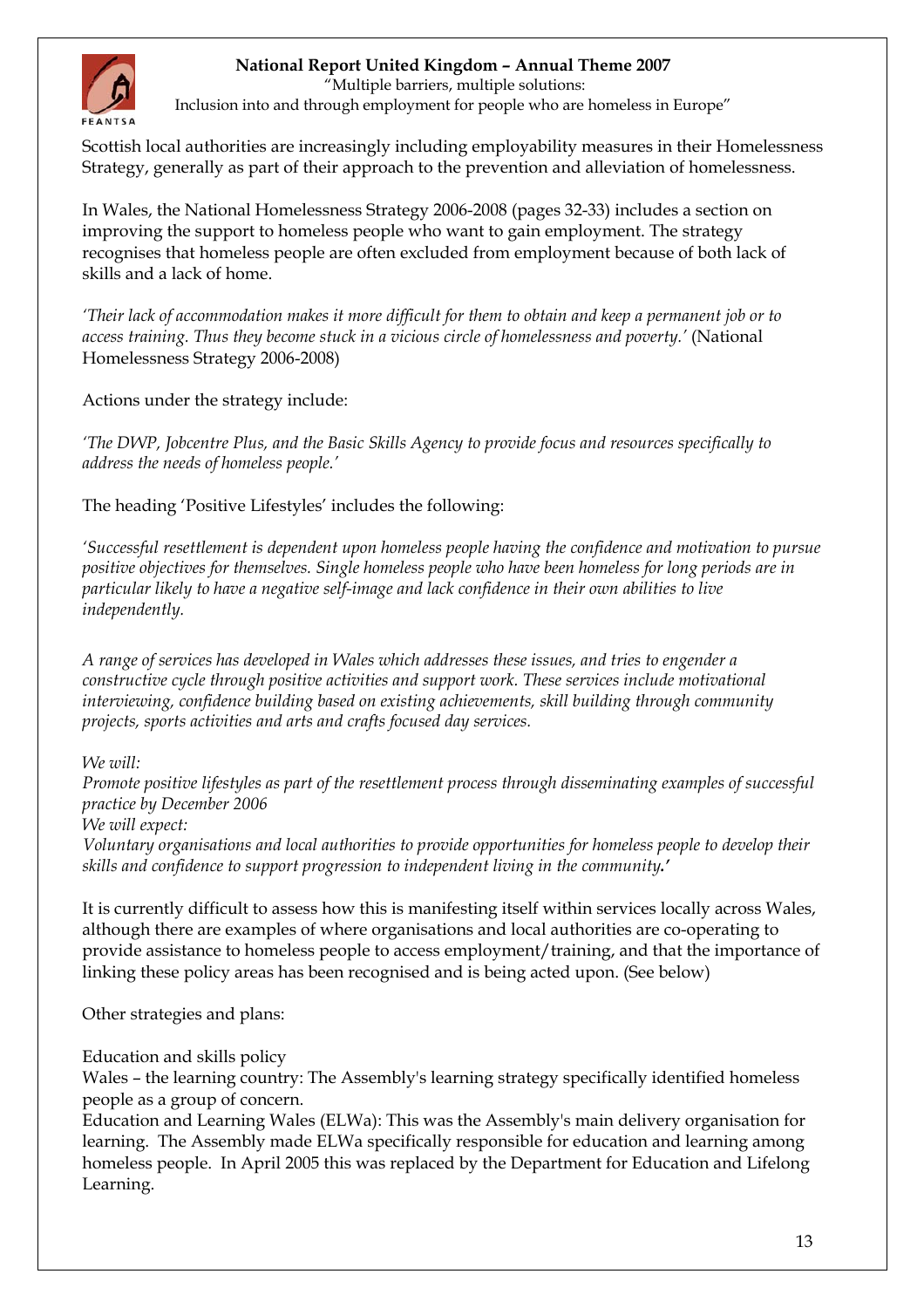

"Multiple barriers, multiple solutions:

Inclusion into and through employment for people who are homeless in Europe"

The Learning Community Account**:** Launched in Summer 2005, this is the main initiative to help homeless people to develop their skills.

CRISIS says about the education and skills policy in Wales:

'Unlike in England and Scotland, in Wales there is a clear, major programme for learning development which explicitly includes homeless people. As such, in England and Scotland, policy makers should initiate projects specifically to raise the levels of education and skills among homeless people and develop a policy response to address these problems. Any initiatives should focus on engaging homeless people; extend education and skills policy beyond formal qualifications; tackle low skills levels among homeless adults and more vulnerable homeless groups, with no upper age limit for those receiving help; and address the 16-hour rule of Housing Benefit.'

The Skills and Employment Action Plan for Wales 2005, produced by the Assembly Government recognises that homeless people are group that requires support and assistance with gaining employment – and cites the Link-up approach. It should be operating since April 2006 and includes an employability package.

**3.2.2. Prevention of housing exclusion and exclusion from the labour market Since different types of homelessness often appear together with the exclusion from the labour market, does a policy exist that combines both, the prevention of housing exclusion and the prevention of exclusion from the labour market? If yes, do you think it is useful and implemented correctly? What can be improved?** 

Not currently, although these issues are currently being highlighted and debated as a result of the recent 'Hills Review of Social Housing', which identified disproportionately high levels of worklessness in social housing tenures.

In Scotland the HTF recommendations on employability (50-54) and the approach to them taken by Local Authorities, indicate an awareness of some of these issues. However, considerably more needs to be done to make the link effective – SHEN is currently reviewing this for the Scottish Executive.

In Wales, the National Homelessness Strategy (NHS) emphasises prevention of homelessness and there are schemes to address unemployment and economic inactivity and there are links at a strategic level i.e. the NHS recognises the importance of helping homeless people gain skills and access to employment in order to address longer term exclusion, and other strategies on learning and skills recognise the particular difficulty of engaging with homeless people.

### **3.3. Employment schemes for people who are homeless**

**Are there any employment schemes or programmes in your country that specifically target people who are homeless? If yes, please describe in more detail.** 

**If not, are there any employment schemes or programmes that generally target socially disadvantaged groups? Can people who are homeless participate in these schemes? How effective are these schemes?**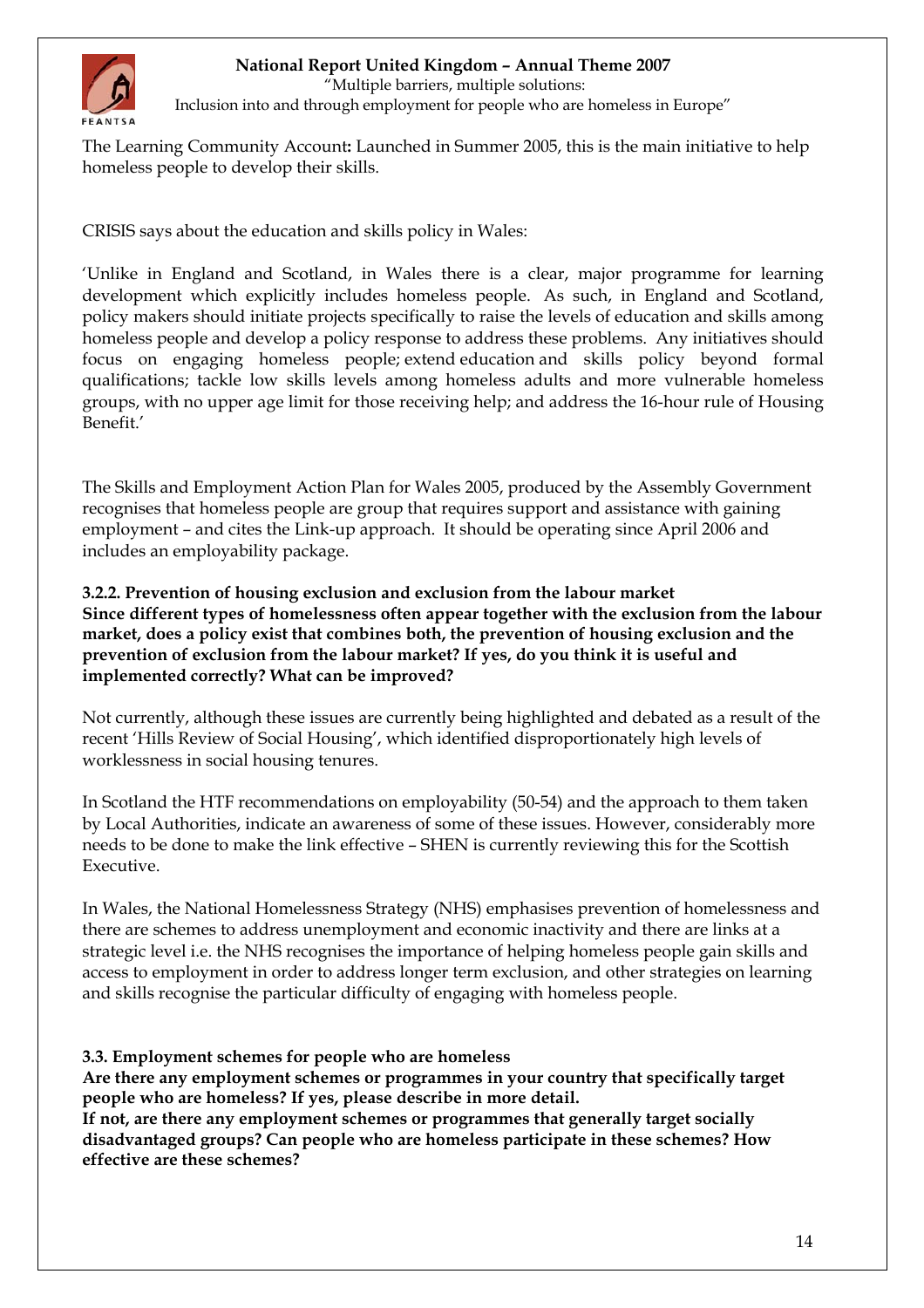

 "Multiple barriers, multiple solutions: Inclusion into and through employment for people who are homeless in Europe"

There are no specific national employment targets for people who are homeless, consequently they are not recognised as an excluded group and employment programmes are not being developed to address their specific needs. Research supports the need for effective employment programmes that deliver joined–up provision for homeless people.

Alongside general state employment and training services, which homeless people may access (but often do not), such as *Jobcentre Plus* and *New Deal*, there have also been employment support and training services specifically for homeless people run by individual NGOs or partnerships. These include employment and training schemes, pre-vocational training, careers guidance, skills training, job brokerage, work experience and job placements and integrated accommodation and training projects, such as *foyers*. Employment services may be provided within the housing service or by an external agency. Some services offer integrated holistic support which may include health treatment e.g. drug or alcohol rehabilitation, counselling. However, research suggests that extent and quality of these services is highly variable, particularly outside London. They are subject to patchy and short-term funding, and even where successful, often struggle to keep going. Additionally, these services by no means meet need – less than 5-10% of homeless people work yet 77% would like to work right now - and there is no stable, agreed funding package from Government.

However, in Scotland homeless people are recognised within the Employability Framework as an excluded group. Some local authorities have, or have had, employment services which specifically target homeless people, usually provided on short-term funding by the voluntary sector through the New Futures Fund Initiative (which has now finished). Jobcentre plus also has Progress2Work/Linkup for this group. Both of these initiatives exist in only limited parts of Scotland. We also understand that take-up by homeless people on the latter is poor, and as funding for the voluntary sector programmes has now been mainstreamed through Community Planning Partnerships the focus on homelessness may be diluted as it is integrated into generic provision and decided on at a more local level.

In Wales, there are examples run by the DWP through Job Centre Plus and by Business in the Community in some areas of Wales. Job Centre Plus has several programmes to target more difficult to reach groups e.g. ex-offenders, drug users. The following is one that aims to assist homeless people as well:

'Progress to Work - LinkUp is for customers who are ex-offenders, homeless or alcohol misusers.' It is an add-on to the Progress to Work programme which is aimed at drug users.

Link-up has been run as a pilot in the areas of Rhondda Cynon Taf and Caerffili and is operated for Job Centre Plus by Working Links and TEDS. Data on the take-up of the service and its impact is not currently available but the DWP is undertaking an evaluation which should be avail able during 2007. A Job Centre Plus source is quoted as saying that the 'general feedback is good.'

Business in the community is a membership of companies which was established in 1982. It runs Wales Cares which can help support business and the provision of access to employment opportunities.

*'Wales Cares - the main business-led volunteering programme in the UK - can help you support your employee volunteering policy through various initiatives. It provides a framework for business to get*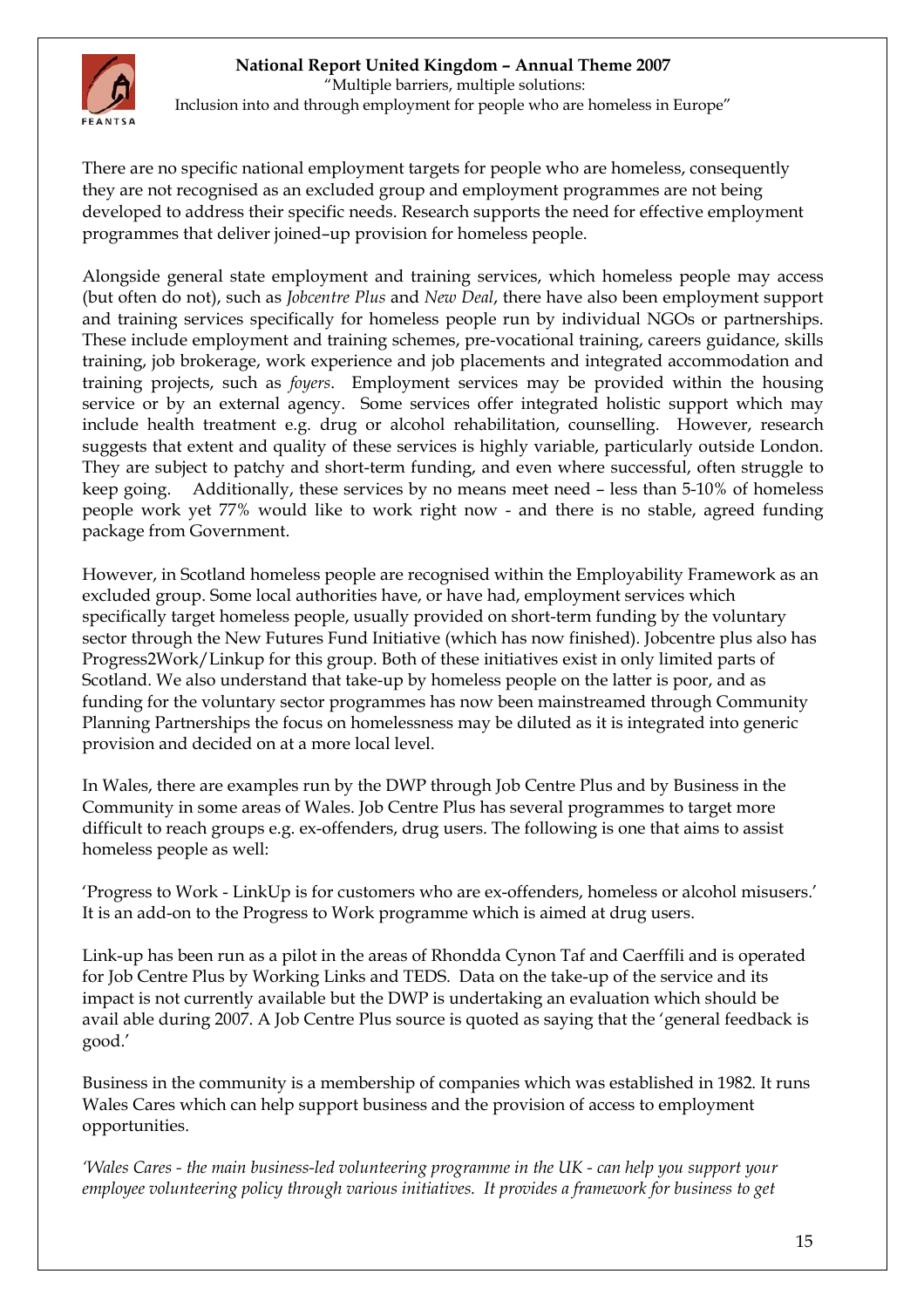

"Multiple barriers, multiple solutions:

Inclusion into and through employment for people who are homeless in Europe"

*involved in the community and gives access to a range of volunteering opportunities. The Cares Online system helps business manage, monitor and report on their volunteering activities. There are a number of ways your business and its staff can contribute to the community.' (Business in the Community)* 

One of the initiatives under Wales Cares is Business Action on Homelessness**.** This is running in Cardiff and is for businesses who want to address homelessness. The programme includes *'2-week work placements for homeless candidates as well as task-based job coaching to assist homeless people in getting back into the world of work and maintain their motivation.'* 

The programme has been running for around 18 months.

Business in the Community in north Wales will be working with *Working Links*. *Working Links* was established in 2000 to help people access employment. The service provides one-to-one help, assistance with developing CV's, interview skills.

(More broadly there is the New Deal programme which aims to provide unemployed people with the support and help required to access employment.)

### Foyer

Wales has Foyer provision e.g. in Wrexham and Swansea (and smaller dispersed units e.g. Denbighshire). In theory the emphasis in this type of accommodation should be on linking people into education, employment or training opportunities, but I'm not sure how this has worked in practice. Certainly in Wrexham the Foyer of a few years ago appeared to be operating in much the same way as other hostel/temporary accommodation for many people.

#### Llamau

Some organisations in local areas have services that are aimed at assisting homeless people and that also assist them to access education, training and employment. One of these is Llamau. The organisation works with people between 16 and 21 years old and also with older service users.

Llamau has developed Learning 4 Life, an alternative personal development and learning programme.

*'It comprises of an engaging programme of activities, delivered in a variety of different ways, which significantly improves people's self esteem, confidence, motivation and lifelong opportunities. It does this by providing a wide range of activities in a variety of settings that will improve personal, social, educational and vocational opportunities. Via the programme Llamau has been able to assist its most marginalised clients to progressively take responsibility for their activities/behaviours and maximise their potential and social inclusion opportunities.' ([www.llamau.co.uk\)](http://www.llamau.co.uk/)* 

Over 80% of those they assist are 16-21 year old and many are care leavers, offenders and those at risk of offending aged 16/17, who have been excluded from school since the age of 13. Problems include lack of formal qualifications, confidence, self esteem and motivation. Some also have nonassessed learning difficulties and mental health needs. The benefits system treats these young people as adults. This group in general have problems engaging with formal education, training schemes and this can lead to the withdrawal of benefits, which subsequently increases the chances of repeat homelessness and social exclusion.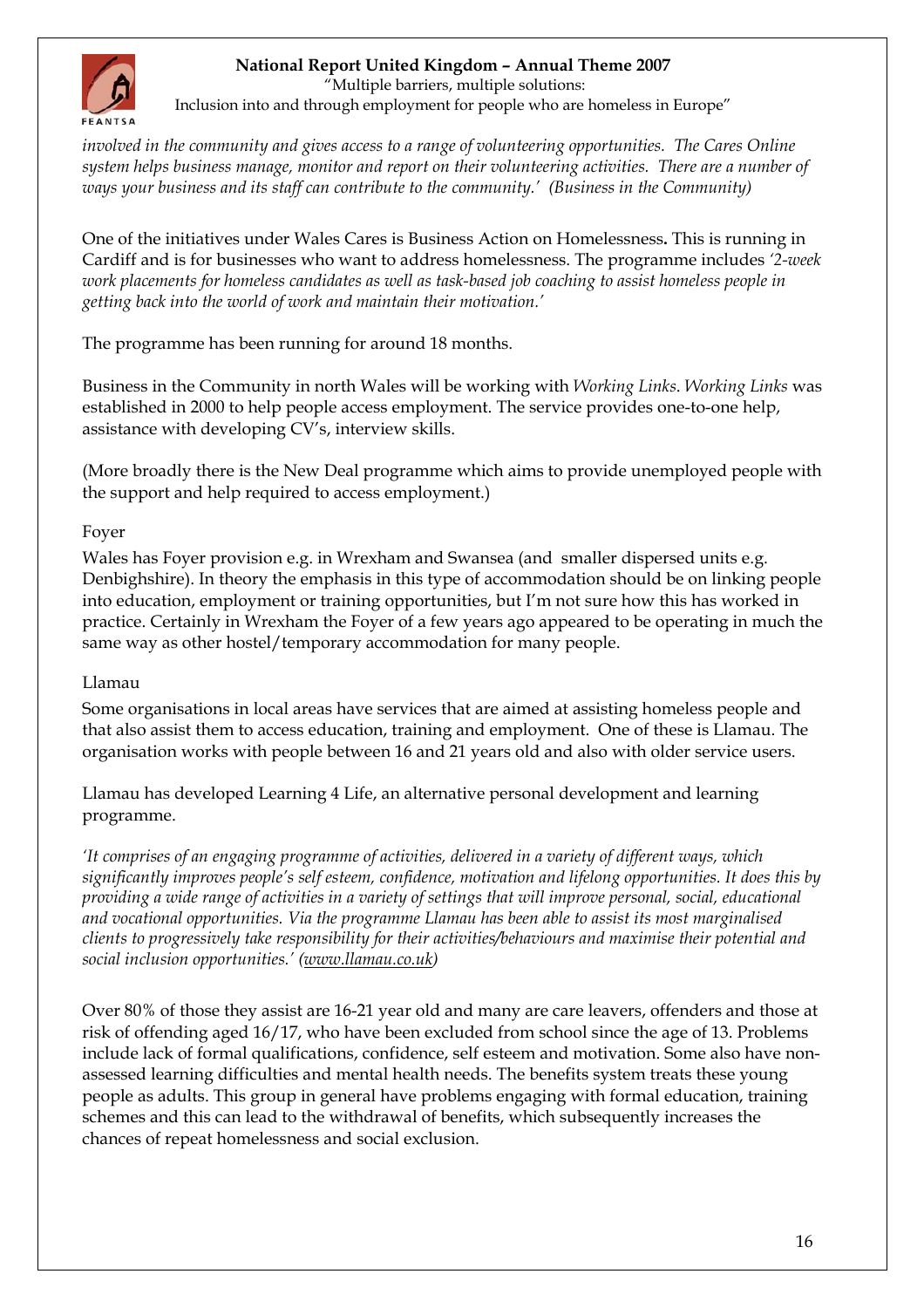

"Multiple barriers, multiple solutions:

Inclusion into and through employment for people who are homeless in Europe"

*'Learning 4 Life staff work intensively with this client group, on a 1 to 1 or small group basis, providing a wide range of 'next step' information and addressing the issues that are holding them back, preparing them slowly (over a period of 3-6 months) to enter further education, training or work. This work is currently done in 4 dedicated learning centres; at Bridgend, Newport, Vale, Cardiff and via outreach work in both the Vale and Caerphilly.'* 

The service aims to improve basic literacy, numeracy and IT but also to develop skills such as communication, listening, problem solving and negotiation.

They also work with people between 21 and 60 years of age and, for example, provide general drop-in facilities *'for all clients to meet each other, undertake a wide range of activities and to find out more about local mainstream training/school/work opportunities.'*

During 2005/06 the organisation helped over 730 homeless or potentially homeless people. The number of service users in work, training or education increased by 31% (actual figures not given).

(Source for the information on Llamau – [www.llamau.co.uk](http://www.llamau.co.uk/) Llamau is an organisation providing temporary accommodation, supported accommodation and other services in south east Wales.)

### **3.4. Definition of employment**

#### **Does an official definition of "employment" exist in your country? If yes, what is the definition?**

### **Are all employment schemes targeting people who are homeless included in this definition?**

Most official statistics in the UK rely on the ILO definition of employment.

According to the ILO definition, the employed comprise all persons above a specified age who during the reference period were either (i) at work or (ii) with a job or enterprise but not at work (i.e. persons temporarily absent from work). Persons at work are defined as persons who during the reference period performed work for a wage or salary, or for profit or family gain, in cash or in kind, for at least one hour.[9](#page-16-0)

The number of people with jobs is measured by the *Labour Force Survey* (LFS) and includes people aged 16 or over who did paid work (as an employee or self-employed), those who had a job that they were temporarily away from, those on government-supported training and employment programmes, and those doing unpaid family work.[10](#page-16-1)

Jobcentre Plus currently considers that someone going into a job has sustained it when they are still in that job at 13 weeks.

Different schemes, supported by different funders, may use other definitions depending on what has been agreed, but if they are statutory funded services they will follow fixed rules and definitions.

<span id="page-16-0"></span> $\overline{a}$ <http://www.fbw.hs-bremen.de/pschmidt/Material/ilo-definition-1-euro-jobs.pdf>

<span id="page-16-1"></span> $10$  <http://www.statistics.gov.uk/StatBase/Product.asp?vlnk=9539>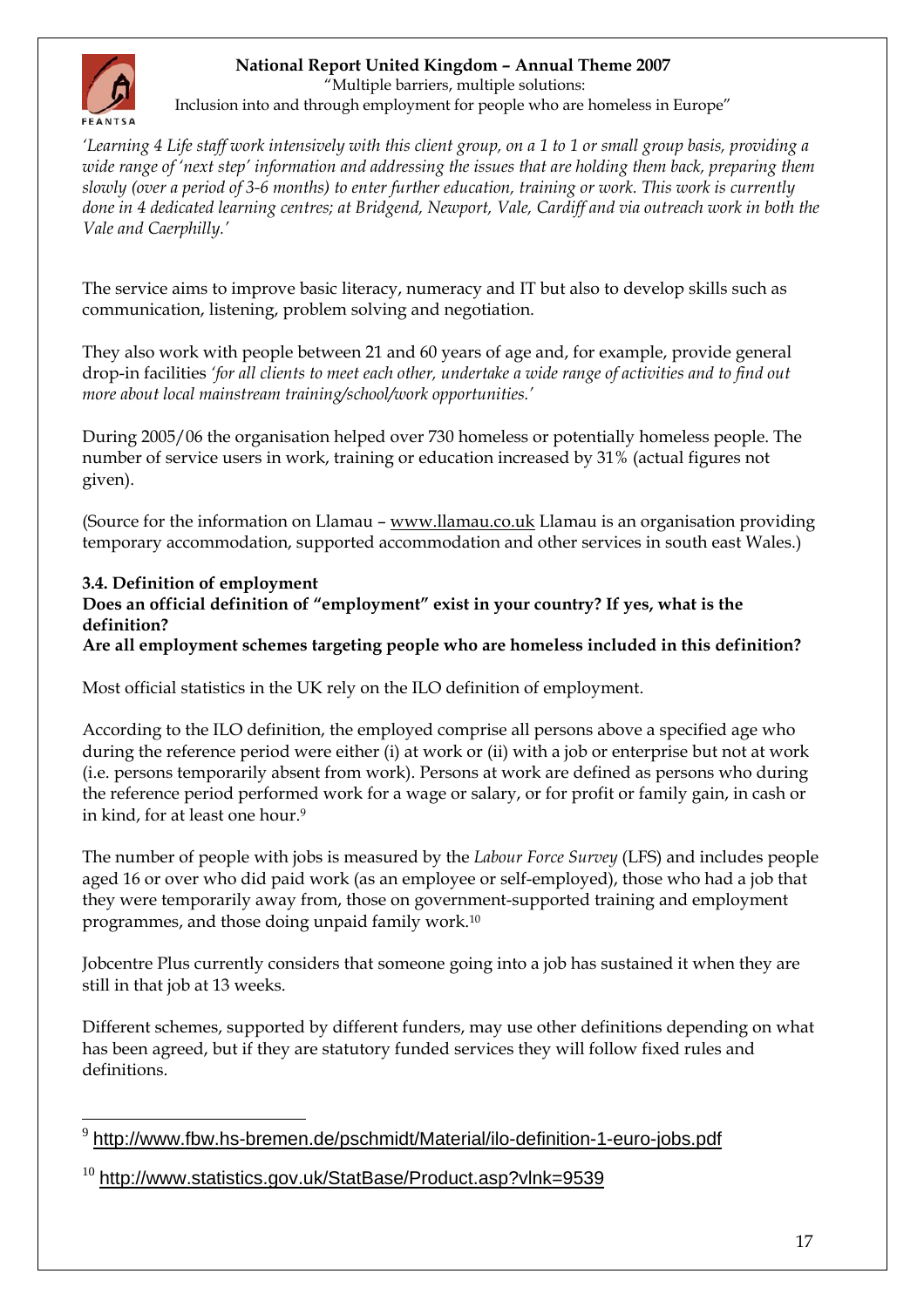

 "Multiple barriers, multiple solutions: Inclusion into and through employment for people who are homeless in Europe"

**If a scheme is not recognised as employment (e.g. meaningful occupation), are there any negative consequences for the person participating in this scheme (e.g. person does not acquire right to pension etc.)?** 

**What is the legal and funding context of organisations providing these activities that are not officially recognised as employment? Are there any negative consequences for the organisation providing these services (e.g. less funding available for these schemes)?** 

An unemployed person can engage in meaningful occupation or training provided they remain available for work and are actively seeking work. Unemployed people cannot however, get involved in full time training unless it is specifically part of a package put together by Jobcentre Plus. Breaking of these rules can result in either sanction or complete loss of benefits**.** 

Volunteering is often seen as a way to engage in meaningful occupation whilst avoiding benefits sanctions. However, this means that volunteers cannot take advantage of in-work benefits.

### **3.5. Social benefits**

**What social benefits are people who are homeless entitled to in your country? Please indicate in how far entitlements vary according to the status of the person (national, EU national, thirdcountry national, refugee) and evaluate their effectiveness in helping people who are homeless to move towards employment.** 

- **Unemployment related benefits**
- **Disability or sickness related benefits**
- **Housing benefits**
- **Minimum Income benefits**
- Other, please specify

Jobseekers Allowance (unemployment benefit) is paid to people of working age, as long as they register for employment, and prove they are actively seeking work. Incapacity Benefit and Income Support are paid to people who are not currently fit to work, and are submitting supporting medical evidence. After 28 weeks, people are subject to a Personal Capability Assessment, to check whether they are well enough to take up any reasonable form of employment; if not, they will continue to receive this 'inactive' benefit.

Housing Benefit can be paid to people who are not working and claiming benefits, and people who have other low income or earnings. For people in receipt of a 'qualifying'[11 b](#page-17-0)enefit, in the main, their housing costs will be paid in full. This is changing with Housing Benefit being paid to the value of the local reference rent whatever the actual rent actually paid. For those with low other income or earnings, they will be paid a percentage of their housing costs, dependent on the level of their income.

There are a whole range of other 'disability' benefits according to the severity of an individual's disability. These are determined from an examination by a qualified medical practitioner. People who are receiving 'sickness' benefits also qualify for additional premium payments, to support their illness or disability. Pensioners – men aged 65 plus, and women aged 60 plus, are entitled to Pension Credit.

• Other benefits include:

<span id="page-17-0"></span> $\overline{a}$ 11 Qualifying benefits are Income Support, Income Based Jobseekers Allowance and Pension Credit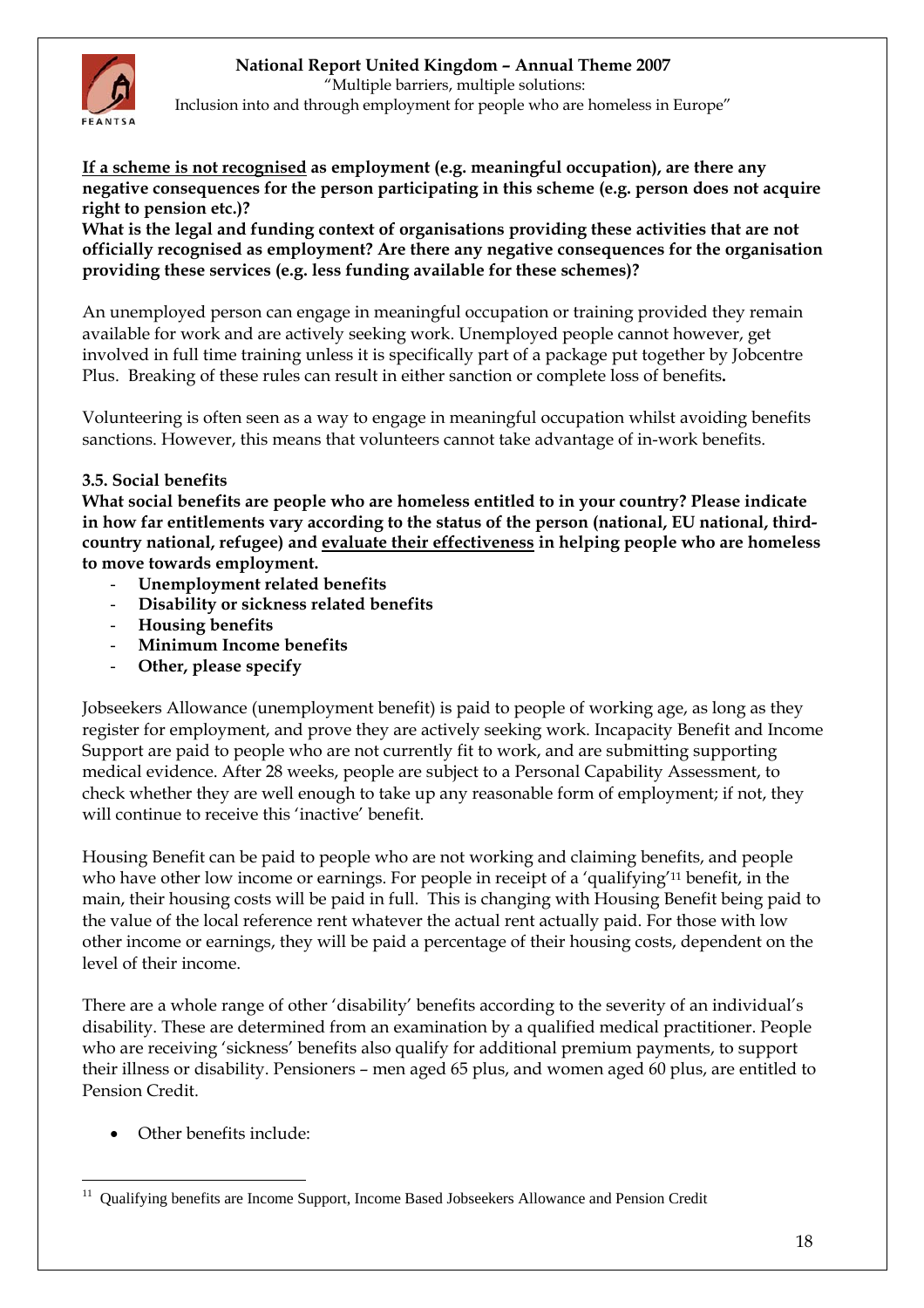

"Multiple barriers, multiple solutions:

Inclusion into and through employment for people who are homeless in Europe"

- reduced earnings allowance if you are earning less because of work related illness/disability
- job grant one off payment when someone comes off benefits to start work
- community Care Grant if you're getting certain benefits and for example you're homeless, leaving prison, facing family breakdown or need help with expenses

All of these 'social' benefits can be paid regardless of whether someone is housed or homeless. The only differentiation is for people who are living on the streets, who are not entitled to any premium payments. Also, people without an official right to remain or work in the UK – for example, asylum seekers and illegal immigrants – are not entitled to any welfare benefits. Such people are however, entitled to support under the 1948 national assistance act but in reality such support is hard to access. It is also the case that EU citizens from Romania and Bulgaria are specifically excluded from receiving state support in the UK.

For some benefits people must satisfy the habitual residency test and the right to reside test. The habitual residence test has two stages: Establishing a right to reside Establishing habitual residence

The rules surrounding migrants are very complex with different rules for asylum seekers, refugees, nationals from the European Economic Area etc.

#### *Moving towards employment*

It is not clear to what extent the benefits are effective in helping people move towards employment and this is one of the challenges i.e. making the welfare benefits flexible enough to enable people to know what they will receive and to move seamlessly into employment.

New Deal programmes – targeted at young people, those over 25 and older people, as well as lone parents are aimed at helping people access employment. ([http://www.dfes.gov.uk/insidedfes/report2001/sectione.shtml\)](http://www.dfes.gov.uk/insidedfes/report2001/sectione.shtml)

In work benefits, such as family credit payments (paid to mothers working more than 16 hours per week) can help groups such as lone mothers in gaining access to and retaining employment.

It is possible to receive additional benefits if you take up training in some instances. High rents and Housing Benefit regulations in temporary accommodation can limit people's ability to access work.

#### **3.6. Compulsory participation**

**Are social benefits payments linked to compulsory participation in activation schemes? If yes, what kinds of obligations exist for which benefits? Do obligations differ according to the different ETHOS categories? Are the obligations effective for homeless people or are there any negative spin-offs in relation to this?** 

Job Seekers Allowance is linked to the expectation that the individual will be available for and actively seeking work.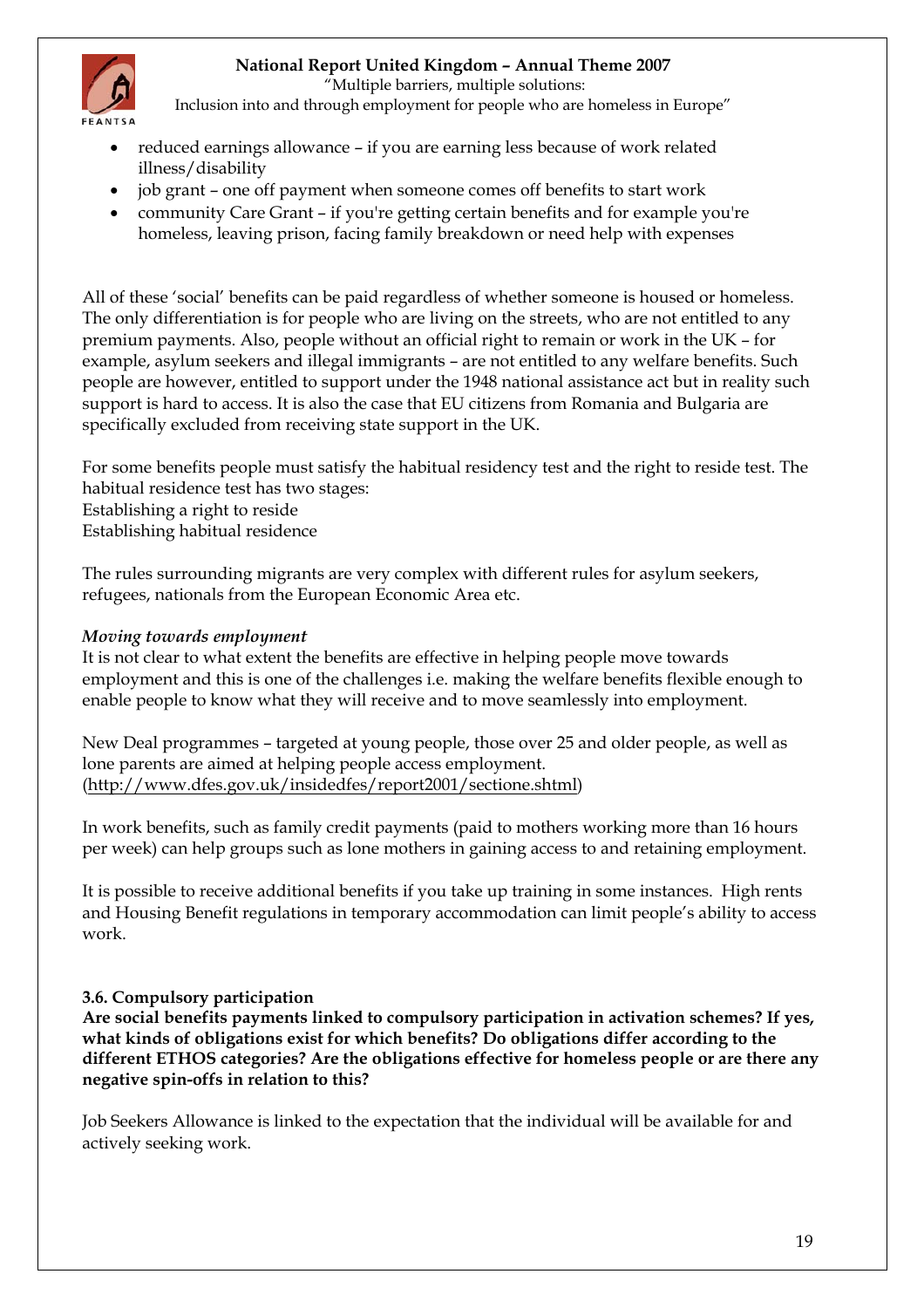<span id="page-19-0"></span>

"Multiple barriers, multiple solutions:

Inclusion into and through employment for people who are homeless in Europe"

Some benefits, particularly those deemed as 'inactive' benefits such as incapacity benefit and income support, have not had too many conditions attached. This is changing with the Government's plan to reduce the numbers on incapacity benefit by 1 million, and achieve an overall employment rate of 80%.

In theory there is an expectation that the unemployed engage with schemes such as new deal and the facility for financial sanctions to be applied to those who do not. In practice these sanctions are not applied to people who face issues such as homelessness. Whilst, this undoubtedly has benefits it also often means an effective exclusion from services.

#### **3.7. General context and trend Do you think the political, economic and social context for people who are homeless in gaining employment has become more difficult/easier recently? If yes, what has changed and why?**

The Government's 2004 document 'Building on New Deal' potentially set out a step forward, but was shelved. Since then, we have seen the increasing use of migrants in low paid jobs, often recreating the kind of poor conditions and overcrowded, insecure housing that the homeless sector has worked to eradicate.

The current Government discussions on welfare reforms, set out in the Freud Review, pose a new opportunity, and some proposals under discussion are positive, but the detail is still not clear:

- greater personalisation of employment support, for both pre-employment, and sustainability, and progression in the labour market
- greater rebalancing of rights and responsibilities that places conditionality on individuals, service providers and employers, but also recognises the many and varying complex needs of homeless individuals
- and the continued advocacy of a simplification of the benefits system.

Two important recent government policy papers (Leitch Review of Skills and Freud Review of Welfare) point to the falling birth rate in England and as a result the need to engage and train unemployed and economically inactive adults to enable the workforce to be maintained.

Wales has a higher rate of employment than it has had in historical terms although the there are some recognised groups of long-term unemployed people who are more hard to reach and who are being targeted. (See Wales – Towards Full Employment, Welsh Assembly Government/DWP, March 2007)

There is still a stigma attached to homelessness and it remains difficult for homeless people to access employment while in temporary accommodation for example. Those living in poor conditions (who would, in Wales, be counted as homeless) have difficulty accessing/retaining employment because of the physical/mental health problems associated with poor living conditions.

# *4. Employment schemes/tools for people who are homeless*

**Which employment/activation tools or services are available to people experiencing homelessness in your country? Please describe and evaluate their effectiveness for people who**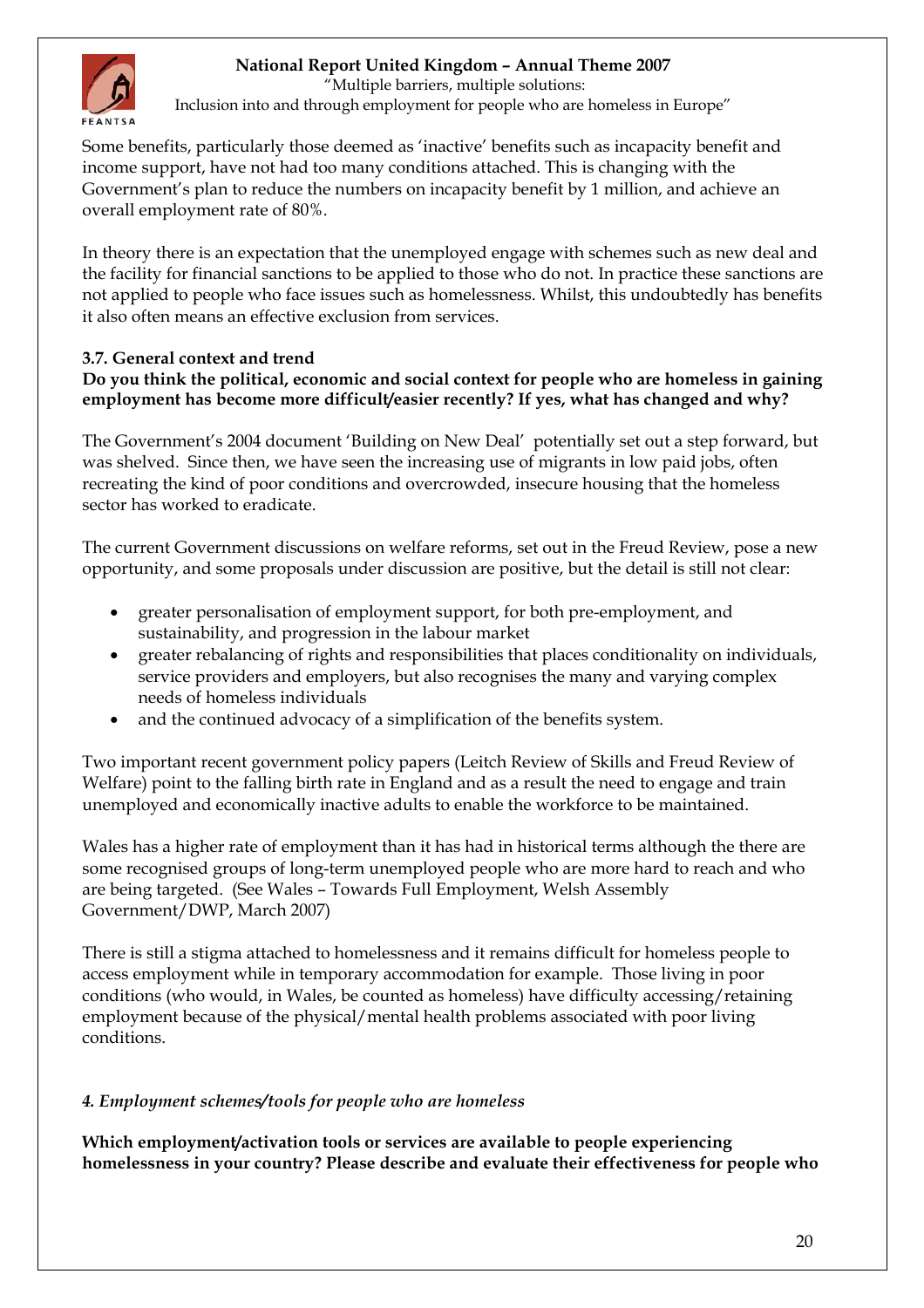

"Multiple barriers, multiple solutions:

Inclusion into and through employment for people who are homeless in Europe"

#### **are homeless. Are they mainstream schemes or are they tailored for people experiencing homelessness? Can you give a "good practice" example?**

In Wales, there are initiatives such as Link-up/Business in the Community that are tailored to help homeless people

Homeless organisations across England provide a variety of services along the lines set out below. The type of services offered depend on local need, circumstances, labour market conditions, and funding. Below are just a few examples of the different types provided.

### **4.1.1. Support schemes that help homeless people to find a job (internet access, job ads etc.):**

### **Please provide a brief description of what this entails:**

St. Mungo's have provided a job club to its residents since 1991 and a simple job search facility is actually an effective way to help homeless people find work.

### **4.1.2. Support after job placement (counselling, helping to set up a bank account etc.) Please provide a brief description of what this entails**:

In-work support is vital if employment is to be sustained. The service St. Mungo's offers includes counselling style support, benefits advice, practical financial help, and help with bank accounts.

Some employers in Scotland also offer in-work support to vulnerable workers, such as mentoring and "buddying" schemes. The Employability Framework recognises that more in-work support is needed to make employment sustainable.

### **4.1.3. Supported employment Please provide a brief description of what this entails**:

It is important that supported employment projects that are geared to giving people work tasters for long periods of time, receive longer-term support and funding. Some of these projects aren't able to function without this because they could not become self-sufficient or economically viable in their own right.

### **4.1.4. Social economy or social enterprise Please provide a brief description of what this entails**

Many organisations are using social enterprise as a vehicle for providing training and employment to homeless individuals. These include social businesses providing catering, shoe-shining, woodwork and other craft-based skills, cafes, restaurants, etc.

### **4.1.5. Vocational training: Please provide a brief description of what this entails:**

4.1.6. Life skills training<sup>2</sup> and meaningful occupation<sup>2</sup> **Please provide a brief description of what this entails:**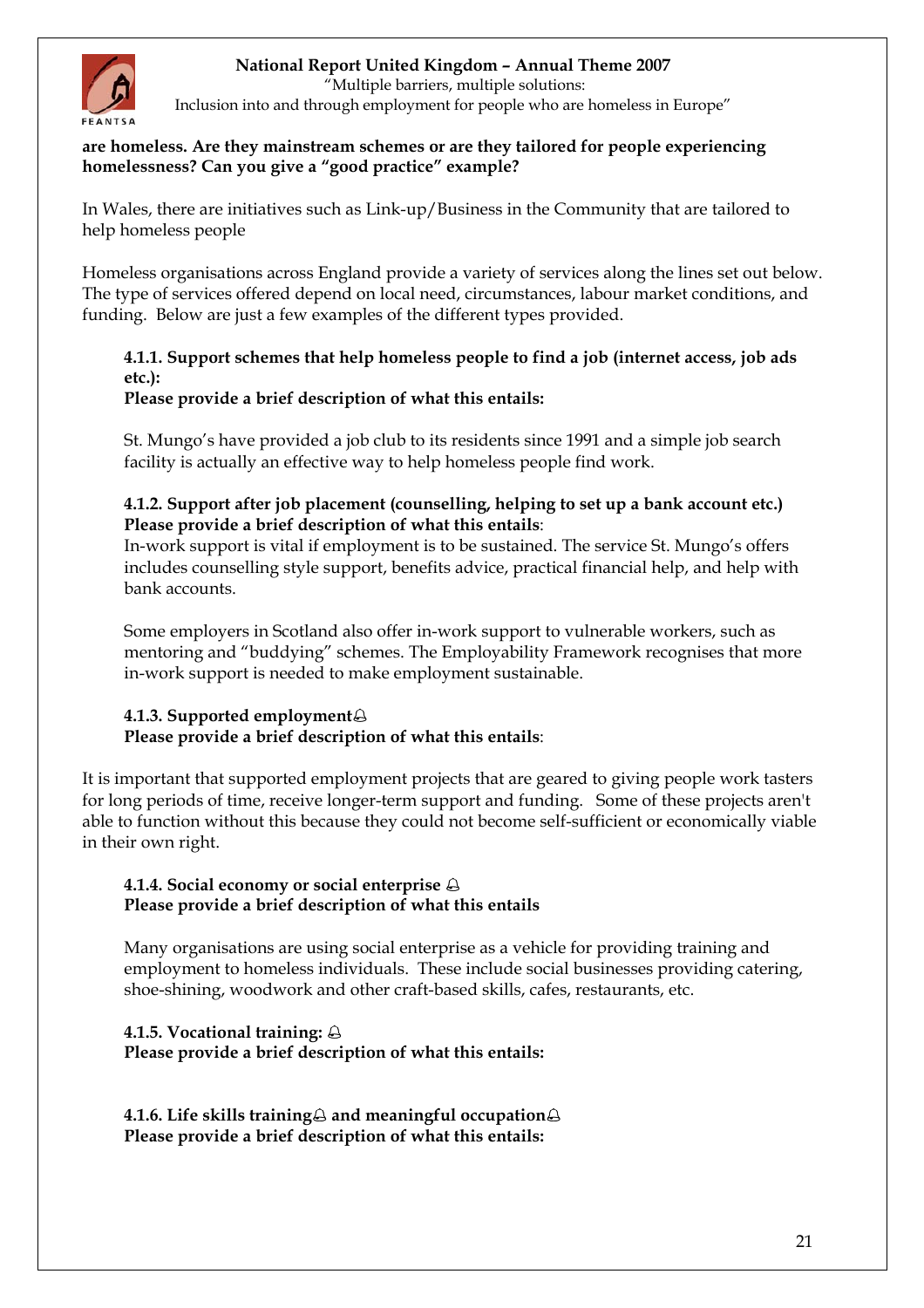"Multiple barriers, multiple solutions:



Inclusion into and through employment for people who are homeless in Europe"

St. Mungo's offer life skills training, personal development training, basic skills training, key skills training and signposting to vocational skills training.

Many elements of life skills training are also soft skills for employment. Self-presentation and self-confidence, telephone and other communications skills, time-management and punctuality are all soft skills that employers report they look for in employees.

### **4.1.7. Other, please specify Please provide a brief description of what this entails**:

Homeless people taking part in employment and employment training programmes at St Mungo's were asked what they had gained from taking part:

- 4 in 5 felt they were learning new skills by being linked into the service
- 4 in 5 felt their confidence and self-esteem had increased since linking into the service
- 4 in 5 said their job finding skills had improved
- 4 in 5 had been applying for more jobs since linking into the service
- 2 in 3 were positive that their involvement would lead to them getting work
- 1 in 2 said their housing situation had improved since coming to the service
- 1 in 2 had been offered work already
- 1 in 2 felt their health had improved.<sup>12</sup>

### **4.2. Participation of service users**

**Do service users participate in the design of services that aim to promote the employability of people who are homeless? If yes, how do service users participate and is this participation effective? Is this participation compulsory in order to benefit from a service? If there is no participation of service users, how does this affect homeless individuals' employment success?** 

Homelessness agencies find that offering a range of opportunities for service users to input into organisational structures, services and policies is a good way to build confidence and self-esteem and a starting point to supporting people into work and other opportunities. Participation in designing services is not compulsory but is increasingly deemed to be good practice and a standard part of planning and/or improving services. A range of methods are used from focus groups, feedback forms, client policy and discussion forums, representation on boards/groups, and in some rare instances, requirements for user input and validation of any service proposals put forward.

However the levels of participation vary from scheme to scheme.

### **4.3. Geographical distribution of services**

**Is there an adequate geographical distribution of employment services for people who are homeless in your country? Are there any areas which are insufficiently covered by employment services that target people who are homeless?** 

No, there is not an adequate geographical distribution, and yes, all areas are not sufficiently covered as far as we are aware.

<span id="page-21-0"></span> $\overline{a}$ <sup>12</sup> 'Hard Work for Homeless people', St Mungos, 2006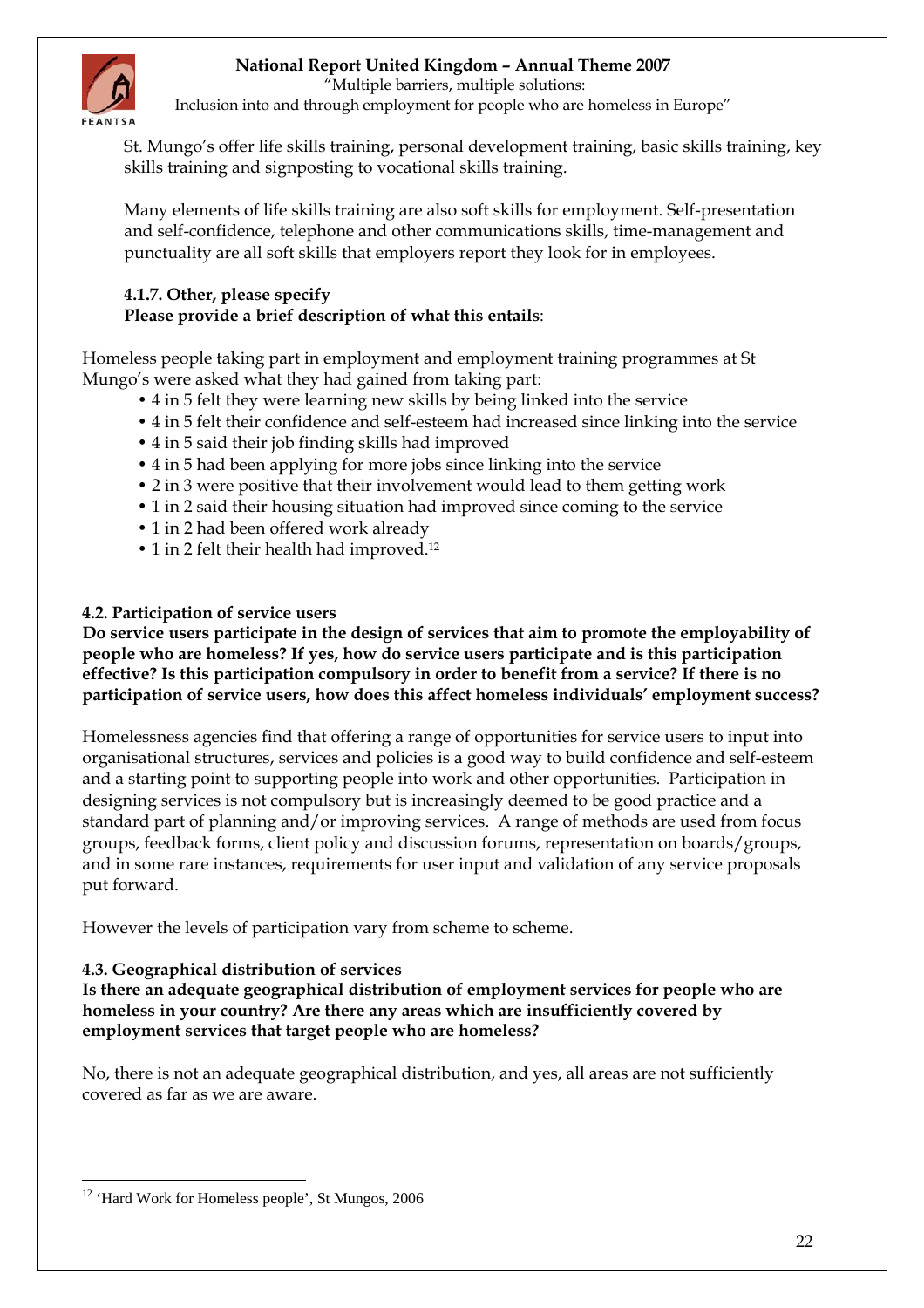<span id="page-22-0"></span>

"Multiple barriers, multiple solutions:

Inclusion into and through employment for people who are homeless in Europe"

There have been a number of initiatives referred to above (such as the New Futures Fund in Scotland) which have been limited to a few specific geographical areas only.

### *5. Training for employers or public administration*

**5.1. Are you aware of any training schemes or projects in your country that target employers or public administrators to raise awareness about the situation of people who are homeless and their specific needs in relation to employment? Could you describe and evaluate them shortly?** 

Business Action on Homelessness is part of Business in the Community. Business Action on Homelessness (BAOH) has engaged over 300 companies who have offered work placements, job coaches, permanent jobs, speakers for Client Support Networks and pro-bono support. It is led by a Board of National Partners comprising the most senior executives, representing leading companies in the UK and the world: Marks & Spencer plc , department of Communities and Local Government (CLG), Barclays plc, KPMG, Bain & Company, Carillion plc, Bradford & Bingley, George Wimpey plc, Freshfields Bruckhaus Deringer, and Royal Mail.

Some of their projects include:

### **Ready for Work**

As part of BAOH, Ready for Work offers work placements at leading UK businesses to people affected by homelessness.

#### **Job Coaching**

Job Coaching is a national initiative that provides business coaches for homeless people who have completed the Ready for Work programme, helping them to find and sustain employment.

#### **Client Support Network**

The Client Support Network aims to help support homeless clients post placement, helping them both to gain and sustain employment. [13](#page-22-1)

In Wales Business in the Community under 'Wales Cares' undertakes this work.

### **5.2. Do you know of any projects to offer training for employers so in the future? If no, do you think that this would be a useful initiative?**

Not sure – there is a debate as to how much we should expect employers to take on homeless individuals out of sympathy versus the NGOs properly supporting homeless individuals to get jobs in the open labour market - because they have the right skills and not because they are 'labelled' as homeless to get a job.

Work trials and placements are often a key stage of support on the route to sustainable work. However, it is important that these are flexible and adequately supported. It is a constant struggle to access appropriate and meaningful work placements, and that is why it is important for the homeless sector to engage the business sector, and also lead the way forward as employers of vulnerable and homeless people.

<span id="page-22-1"></span> $\overline{a}$ 13

[http://www.bitc.org.uk/take\\_action/in\\_the\\_community/employability/business\\_action\\_on\\_homelessnes](http://www.bitc.org.uk/take_action/in_the_community/employability/business_action_on_homelessness/business_case_5.html) [s/business\\_case\\_5.html](http://www.bitc.org.uk/take_action/in_the_community/employability/business_action_on_homelessness/business_case_5.html)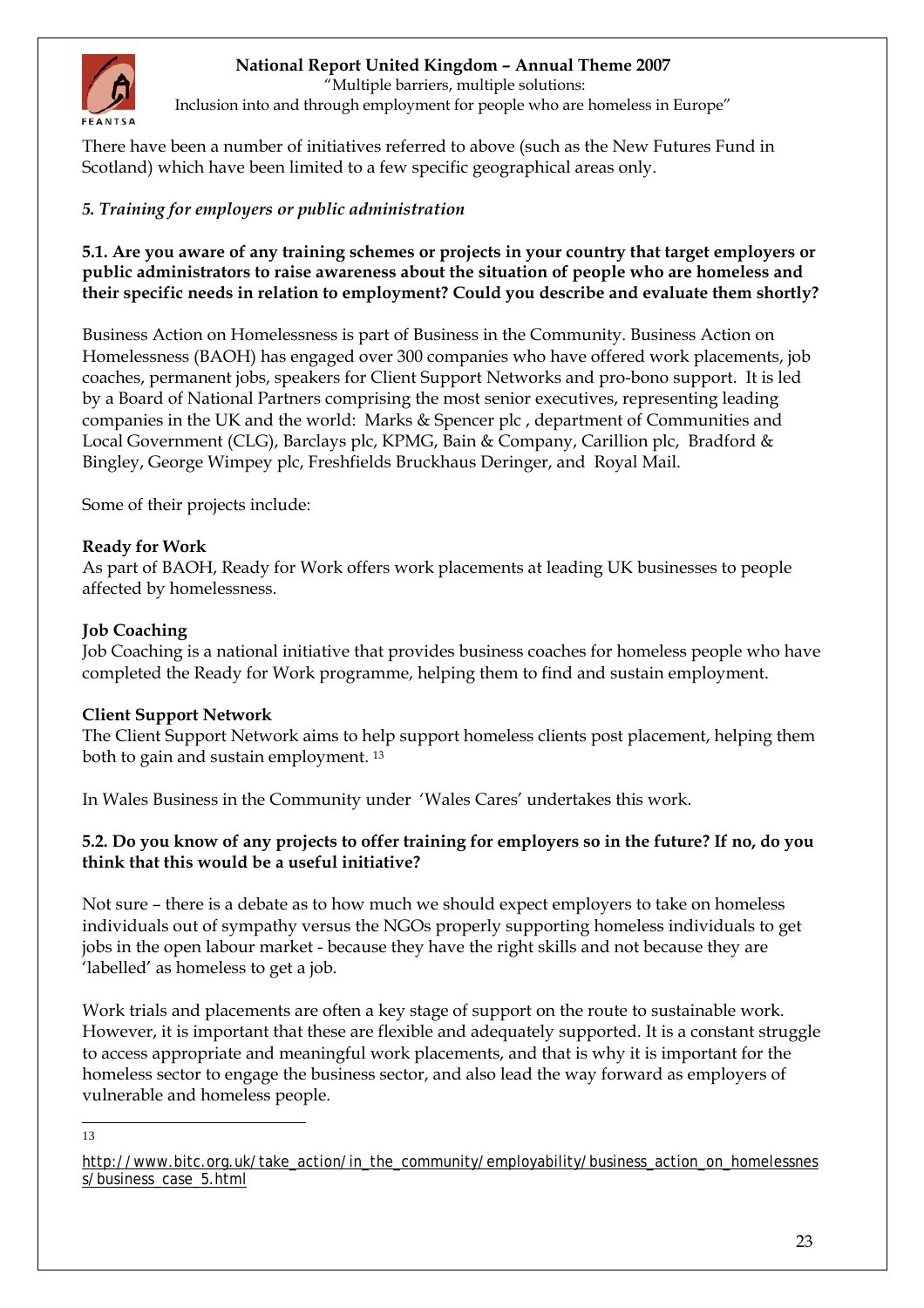<span id="page-23-0"></span>

 "Multiple barriers, multiple solutions: Inclusion into and through employment for people who are homeless in Europe"

In Wales, in order to improve access to employment, target negative perception and discrimination, Shelter Cymru is promoting this in its Building Future Wales programme.

Interactive IT package being developed by Equinex at University of Wales, NewportPackage to target (potential) employers, with the intention of addressing negative preconceptions and generally raising awareness of homelessness. Also to focus on the positive benefits that employment can bring to homeless people, and the role that employers may play in supporting this.

### *6. Cooperation between different stakeholders*

**Do you work together with stakeholders in the field of employment, skills or training?**

**If yes, please state which ones, and provide a description and evaluation of the type of cooperation you have with them.** 

 **Gender dimension: Does cooperation differ between organisations working with men and organisations working with women? If yes, please describe in more detail**.

- Private companies BAOH, various links between individual homeless NGOs and private companies.
- Trade Unions not many formal links, but increasing scope for joint work around 'vulnerable workers'.
- Jobcentre Plus this is changing, patchy, inconsistent, and sometimes good or excellent.
- Local or regional government departments or agencies Most homeless NGOs will work with local or regional departments to some degree, and many receive their core funding for their housing provision through local government.
- National government departments or agencies Department for Work and Pensions, Communities and Local Government, Department for Education and Skills, Department of Health.
- Social enterprises NGOs are increasingly setting up social enterprise arms or moving themselves towards social enterprise models, to provide training and employment opportunities for homeless individuals, and to also generate income from alternative sources.
- Other NGOs there are linkages with other NGOs on general voluntary sector issues and support, as well as specialist services relevant to homeless individuals – e.g. BME organisations, those working with ex-offenders or prisoners, etc.
- Schools and universities again, individual NGOs may have links with local schools, further education colleges (very common) or universities.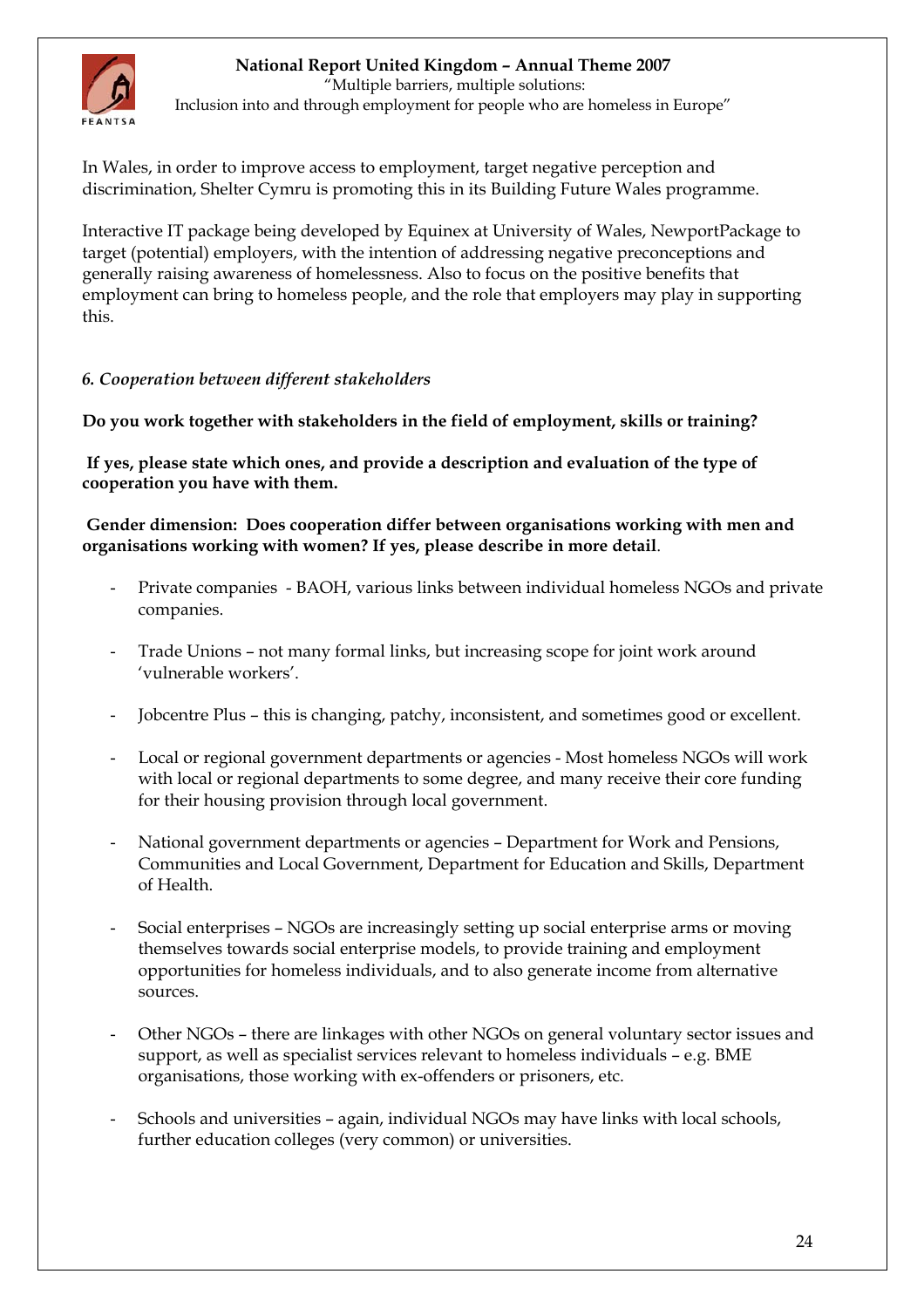<span id="page-24-0"></span>

"Multiple barriers, multiple solutions:

Inclusion into and through employment for people who are homeless in Europe"

In Scotland, SHEN (Scottish Homelessness and Employability Network) has the specific aim of bringing together stakeholders in both areas

In Wales, Shelter Cymru's Housing Services Team is exploring the possibilities of working with the newly funded Business in the Community/Wrexham CB Council initiative in Wrexham, north east Wales.

### *7. Funding of employment services for people who are homeless*

**How are employment services for people experiencing homelessness funded in your country?** 

**7.1. What is the relation of the respective funding source to the overall budget? Please indicate to which service you refer to**.

- State funding (other than Structural Funds/ESF) very little, aside from some specialist programmes in some areas called 'Progress2Work' There is scope to influence future plans and access to funding for welfare to work as changes are finalised during 2007.
- European Social Fund this is the key source of funding that has been drastically affected by the changeover between the 2000-06 and 2007-13 programmes, gaps in funding, and an overall reduction in future due to EU enlargement.
- Community Initiative EQUAL This has funded several programmes in England where homeless individuals have been the main focus (TMD London) or have been part of the target groups (Brighton/Manchester EQUAL projects…). Finishes in 2008.
- Other EU funds/projects (please specify) minimal
- Income through work force/products that were sold minimal but increasing as more NGOs take on social enterprise arms or activities
- Fundraising significant often to make up for shortfalls in government funding
- Charitable Foundations significant
- Membership fees not relevant re employment and training schemes
- Other, please specify

In Wales, Assembly Government funding is provided (under section 180 homelessness funding on an individual application basis) to local authorities and partners to support initiatives such as the one in Wrexham

#### **7.2. How secure is the majority of your funding for employment related activities?**

- Less than 1 year generally doesn't apply
- Secured for 1-3 years this is the usual timeframe, with many contracts from government coming in at up to two years.
- Secured for more than 3 years very few funding streams are for this long exceptions being EQUAL (now closed), Big Lottery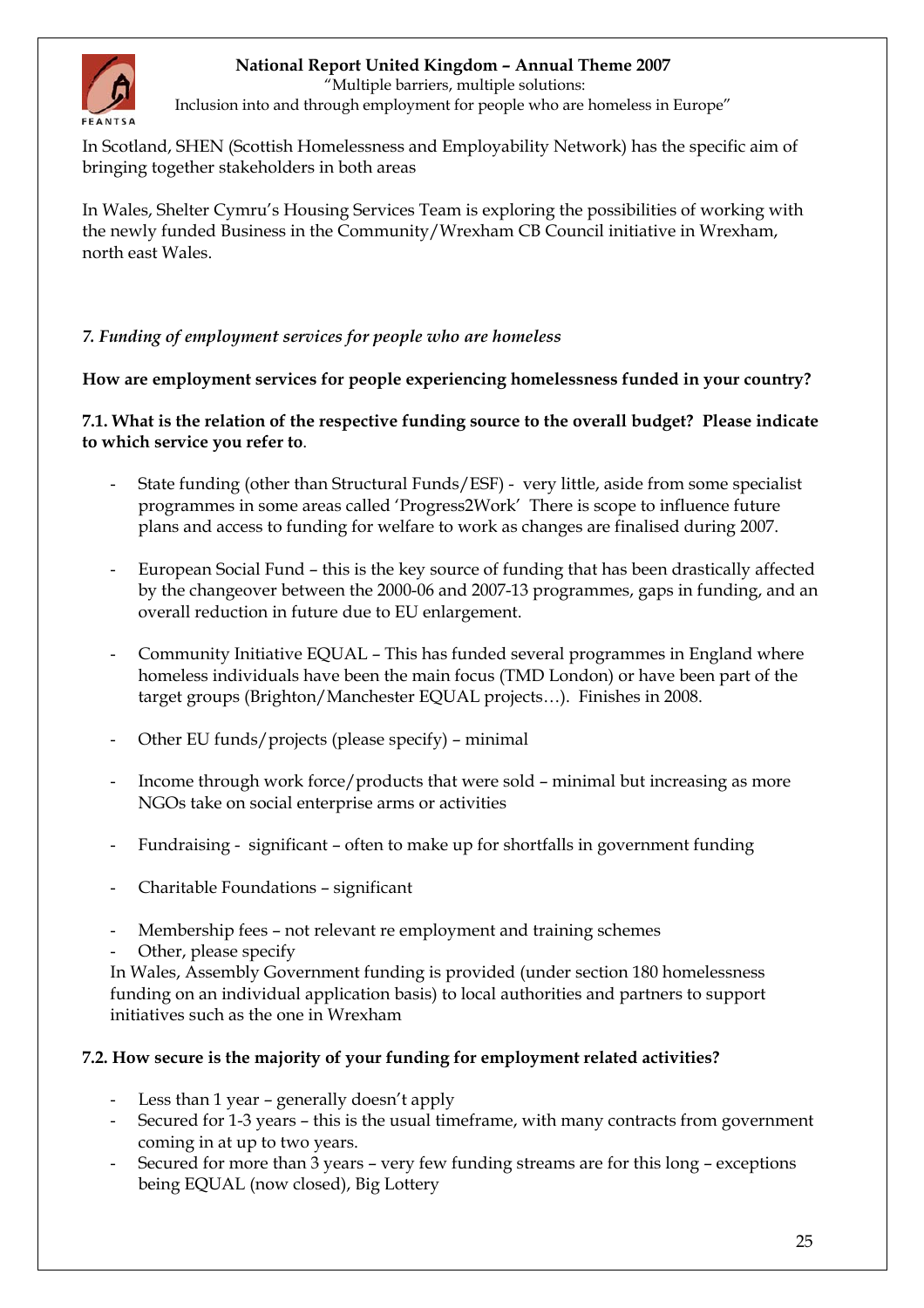<span id="page-25-0"></span>

 "Multiple barriers, multiple solutions: Inclusion into and through employment for people who are homeless in Europe"

### **7.3. Are services financed in a way that they can actually deliver the necessary support for people who are homeless? If not, what problems exist in relation to the funding of the services? Please describe in more detail.**

Many formerly homeless individuals need to attend a number of services before they will be 'work ready'. Authorities that commission and fund employment-related training need to recognise the importance of the journey towards independence in their funding structures. Given the complexity of this journey, a broader package needs to be funded. Funding is too often restricted just to 'hard outcome' achievements.

In 2006, OSW carried out a survey on funding amongst ten homelessness agencies providing training and employment services to approximately 6,000 homeless individuals per year. The key comments on outcome-based and other funding issues included:

"The swing towards employability and accreditation targets as the only legitimate outcomes of courses makes it very hard to work with the most marginalised adults."

"If you want to genuinely help people who have been problematically homeless, including those with mental health histories or substance misuse issues, back into mainstream education training or employment, it is essential to take on board that extensive resource has to be provided for recruitment and retention of trainees; that there needs to be a different and wider set of payable outcomes; and that for many beneficiaries it is the first step that is the hardest to take – i.e. from 'non-engagement' to 'engagement'"

"Little or no recognition is given to engagement activities, the current focus is largely on hard outcomes such as qualifications gained, employment secured"

"It is intensely frustrating that these types of services that tick so many boxes of the government's agenda of social inclusion are continuously fighting for survival. They should not have to compete with mainstream education and employment advice providers but should be appropriately supported for the specialist provision they are and resourced accordingly."<sup>14</sup>

In Wales, funding, as with funding for homelessness and other services, is often provided on a time-limited basis initially e.g. 3 years, with organisations attempting to find further funding after this period. Assembly Government section 180 funding is limited for example.

# *8. Indicators and success factors*

**Have employment services for people who are homeless been successful in bringing people experiencing homelessness back into employment?** 

### **8.1. Are you aware of any indicators that exist in your country to measure the positive outcomes of employment schemes for people experiencing homelessness and could you describe them?**

There are no formal government indicators or PSA (public service agreement) targets, which means that there is no overall figure for England.

<span id="page-25-1"></span> $\overline{a}$ <sup>14</sup> OSW Funding Paper, Butcher, L, 2006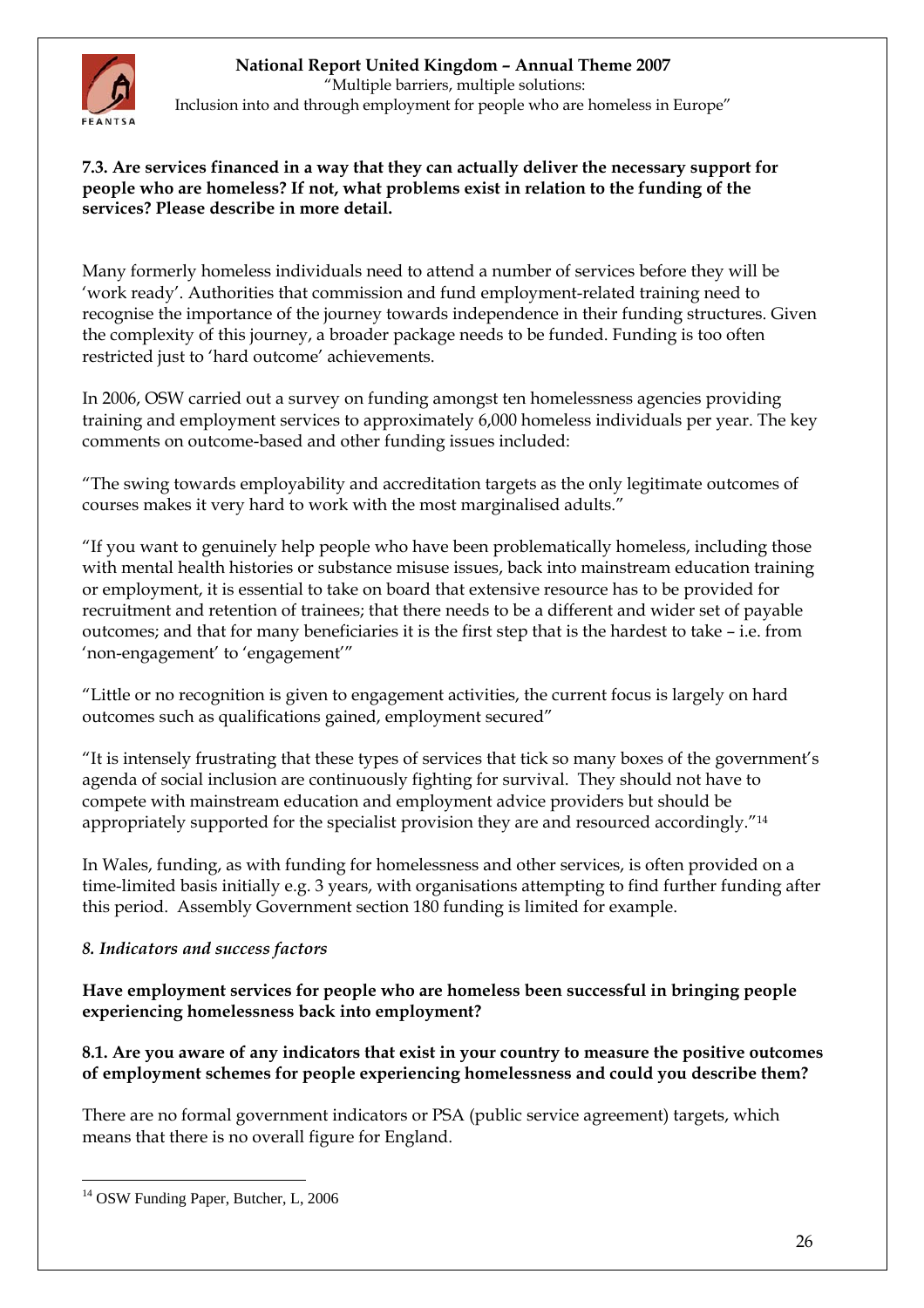

 "Multiple barriers, multiple solutions: Inclusion into and through employment for people who are homeless in Europe"

Programmes run by NGOs like St Mungos, OSW, Foyer, will have systems that monitor and track employment and other outcomes for reporting, planning and research purposes, but they will not give an overall or complete picture.

Specific government contracts – for example under co-financed ESF – will require the measurement of outcomes using their own systems.

The evaluation of the New Futures Fund Initiative in Scotland used a variety of hard and soft indicators to measure positive outcomes.

**8.2. What are they key factors for the success of employment projects? What are the main challenges that remain? Are success factors:** 

- **Project/scheme related (holistic approach, personalised approach, assessment of needs and aspirations of service user, financial resources available, length of a project/scheme, cooperation with other actors...)? Please describe in more detail.**
- **Service user related (motivation and skills of service user, health situation of service user…)? Please describe in more detail**.
- **Context related (institutional context, political context, socio-economic context, funding context…)? Please describe in more detail.**

### All of the above.

In addition, Making work pay is important. Many people working part-time for the national minimum wage would be financially worse off than if they remained on welfare benefits. (The costs and benefits of formal work for homeless people, (Prepared for Off the Streets and into Work (OSW) by the Centre for Economic & Social Inclusion, December 2006), page 11.)

#### It is worse for young people:

*'Amongst the cases in this analysis the smallest incentives to work are for young people (under 21) living in privately rented accommodation or social housing…moving from Income Support with the Disability Premium into work. If they earn the NMW at the development rate (£4.45 an hour) then they will be £42.06 worse off each week. Even working full time, in this case, the person would still be over £20 worse off a week.'*

Benefits for the state and sometimes for homeless people: (pp13-14)

*'Jobs offering 15hrs per week at NMW and the development rate NMW leave many homeless people no better or worse off, although they do bring some benefit for the Exchequer. Most homeless people are better off in work in all the scenarios where they make £6.35, £7.35 or £8.35 per hour, and the financial gains to the Exchequer are greater in these circumstances.* 

However, some people are worse off in work, even when they work 35hrs per week and make £6.35, £7.35 or £8.35 per hour. For example, in the second year of work (after the withdrawal of Tax Credits) someone on Income Support (IS), in receipt of Disability Premium and living in private sector rented accommodation in London is worse off when they move into work – despite bringing continued benefits to the Exchequer.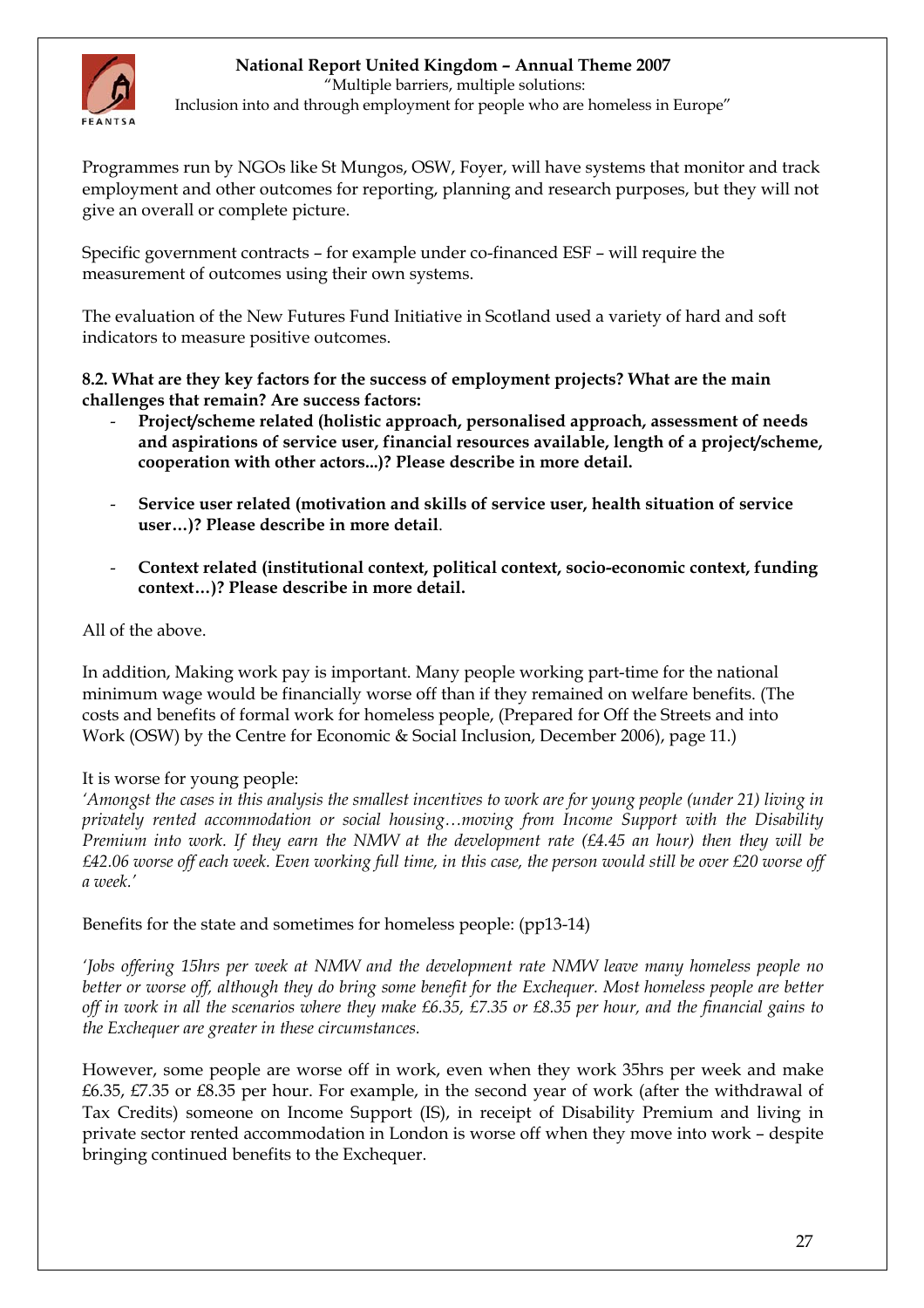<span id="page-27-0"></span>

"Multiple barriers, multiple solutions:

Inclusion into and through employment for people who are homeless in Europe"

*In general, entering work in London is less beneficial for homeless people and more beneficial for the Exchequer than when homeless people enter work outside of London.*

*Gains for the Exchequer, from homeless people moving into work, are substantial, for example, an average annual gain of £6,629 in the first year and £7,601 in second and subsequent years when a homeless person moves to a job on 35hr per week at National Minimum Wage.* 

*A homeless person on NMW sustaining work for 10 years benefits the Exchequer by an average of £75,039.'* 

### *9. Data collection and research*

**9.1. Is data on the employment situation of people who are homeless collected in your country? If yes, who collects this information?** 

Data is not collected on the employment situation of people when they make an application to a local authority as homeless in any part of the UK.

As above, the collection of data is mainly down to NGOs, and local authorities who are responsible for local homeless strategies and provision within their geographical areas.

Other figures are collected through research programmes and studies, like those referenced in this response.

9.2. Do you know of any research undertaken on employment for people experiencing homelessness by academic or other bodies in your country? If yes, please describe in more detail.

No Home, No Job: moving on from transitional spaces - Summary report (Off the Street and into Work, 2005)

Single homeless people in London: profile of service users and perception of needs. (Sheffield Institute for Studies on Ageing, 2001, (Crane and Warnes).

The costs and benefits of formal work for homeless people, (Prepared for Off the Streets and into Work (OSW) by the Centre for Economic & Social Inclusion, December 2006)

#### *10. The right to work of people who are homeless*

**10.1. Do you know of any examples where a rights-based approach has been adopted in relation to the right to work for people who are homeless or other vulnerable groups, whether in the form of court cases or campaigns?** 

Most of the campaigns in England over recent years have been around:

Access to learning and skills support

Funding for employment and training provision, especially around ESF Including relevant provision for homeless individuals within upcoming welfare reforms